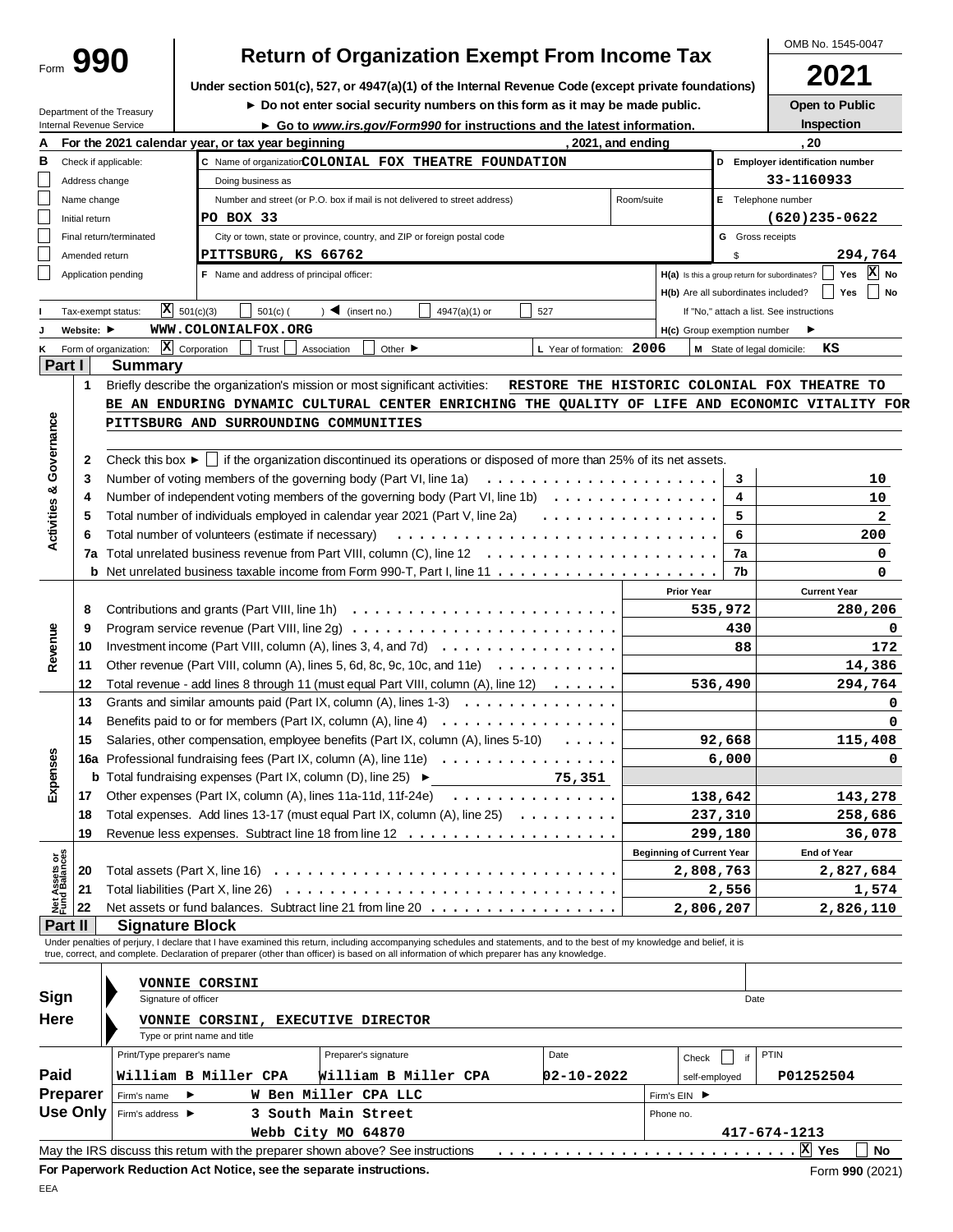|              | Form 990 (2021)<br>COLONIAL FOX THEATRE FOUNDATION                                                                                 | 33-1160933               | Page 2          |
|--------------|------------------------------------------------------------------------------------------------------------------------------------|--------------------------|-----------------|
|              | Part III<br><b>Statement of Program Service Accomplishments</b>                                                                    |                          |                 |
|              |                                                                                                                                    |                          |                 |
| 1            | Briefly describe the organization's mission:                                                                                       |                          |                 |
|              | RESTORE THE HISTORIC COLONIAL FOX THEATRE TO BE AN ENDURING DYNAMIC CULTURAL CENTER ENRICHING THE                                  |                          |                 |
|              | QUALITY OF LIFE AND ECONOMIC VITALITY FOR PITTSBURG AND SURROUNDING COMMUNITIES                                                    |                          |                 |
|              |                                                                                                                                    |                          |                 |
|              |                                                                                                                                    |                          |                 |
| $\mathbf{2}$ | Did the organization undertake any significant program services during the year which were not listed on the                       |                          |                 |
|              | If "Yes," describe these new services on Schedule O.                                                                               |                          | <b>x</b> No     |
| 3            | Did the organization cease conducting, or make significant changes in how it conducts, any program                                 |                          |                 |
|              |                                                                                                                                    |                          | ∣x∣ No          |
|              | If "Yes," describe these changes on Schedule O.                                                                                    |                          |                 |
| 4            | Describe the organization's program service accomplishments for each of its three largest program services, as measured by         |                          |                 |
|              | expenses. Section $501(c)(3)$ and $501(c)(4)$ organizations are required to report the amount of grants and allocations to others, |                          |                 |
|              | the total expenses, and revenue, if any, for each program service reported.                                                        |                          |                 |
|              |                                                                                                                                    |                          |                 |
| 4a           | (Expenses \$174,938 including grants of \$) (Revenue<br>(Code:                                                                     | $\mathbb{S}$<br>280,206) |                 |
|              | TO ACQUIRE, MAINTAIN AND OPERATE THE HISTORICAL COLONIAL FOX THEATRE BUILDING IN PITTSBURG, KS,                                    |                          |                 |
|              | IN ORDER TO BE AN ENDURING DYNAMIC CULTURAL CENTER ENRICHING THE QUALITY OF LIFE AND THE ECONOMIC                                  |                          |                 |
|              | VITALITY FOR PITTSBURG AND SURROUNDING COMMUNITIES. TO PROMOTE, CONDUCT, AND CARRY ON CHARITABLE,                                  |                          |                 |
|              | CULTURAL, RECREATIONAL, AND EDUCATIONAL PROGRAMS FOR THE CITIZENS OF PITTSBURG, KS, AND THE                                        |                          |                 |
|              | SURROUNDING COMMUNITIES. ALSO TO PROMOTE THE HISTORY AND HERITAGE OF THE COMMUNITY AND ITS                                         |                          |                 |
|              | LANDMARKS.                                                                                                                         |                          |                 |
|              |                                                                                                                                    |                          |                 |
|              |                                                                                                                                    |                          |                 |
|              |                                                                                                                                    |                          |                 |
|              |                                                                                                                                    |                          |                 |
|              |                                                                                                                                    |                          |                 |
|              |                                                                                                                                    |                          |                 |
| 4b           | including grants of \$ (Revenue<br>(Expenses \$<br>(Code:                                                                          | $\frac{1}{\sqrt{2}}$     |                 |
|              |                                                                                                                                    |                          |                 |
|              |                                                                                                                                    |                          |                 |
|              |                                                                                                                                    |                          |                 |
|              |                                                                                                                                    |                          |                 |
|              |                                                                                                                                    |                          |                 |
|              |                                                                                                                                    |                          |                 |
|              |                                                                                                                                    |                          |                 |
|              |                                                                                                                                    |                          |                 |
|              |                                                                                                                                    |                          |                 |
|              |                                                                                                                                    |                          |                 |
|              |                                                                                                                                    |                          |                 |
| 4c           | (Code:                                                                                                                             |                          |                 |
|              |                                                                                                                                    |                          |                 |
|              |                                                                                                                                    |                          |                 |
|              |                                                                                                                                    |                          |                 |
|              |                                                                                                                                    |                          |                 |
|              |                                                                                                                                    |                          |                 |
|              |                                                                                                                                    |                          |                 |
|              |                                                                                                                                    |                          |                 |
|              |                                                                                                                                    |                          |                 |
|              |                                                                                                                                    |                          |                 |
|              |                                                                                                                                    |                          |                 |
|              |                                                                                                                                    |                          |                 |
| 4d           | Other program services (Describe on Schedule O.)                                                                                   |                          |                 |
|              | (Expenses \$<br>including grants of \$<br>) (Revenue \$                                                                            |                          |                 |
| 4e           | Total program service expenses ▶<br>174,938                                                                                        |                          |                 |
| EEA          |                                                                                                                                    |                          | Form 990 (2021) |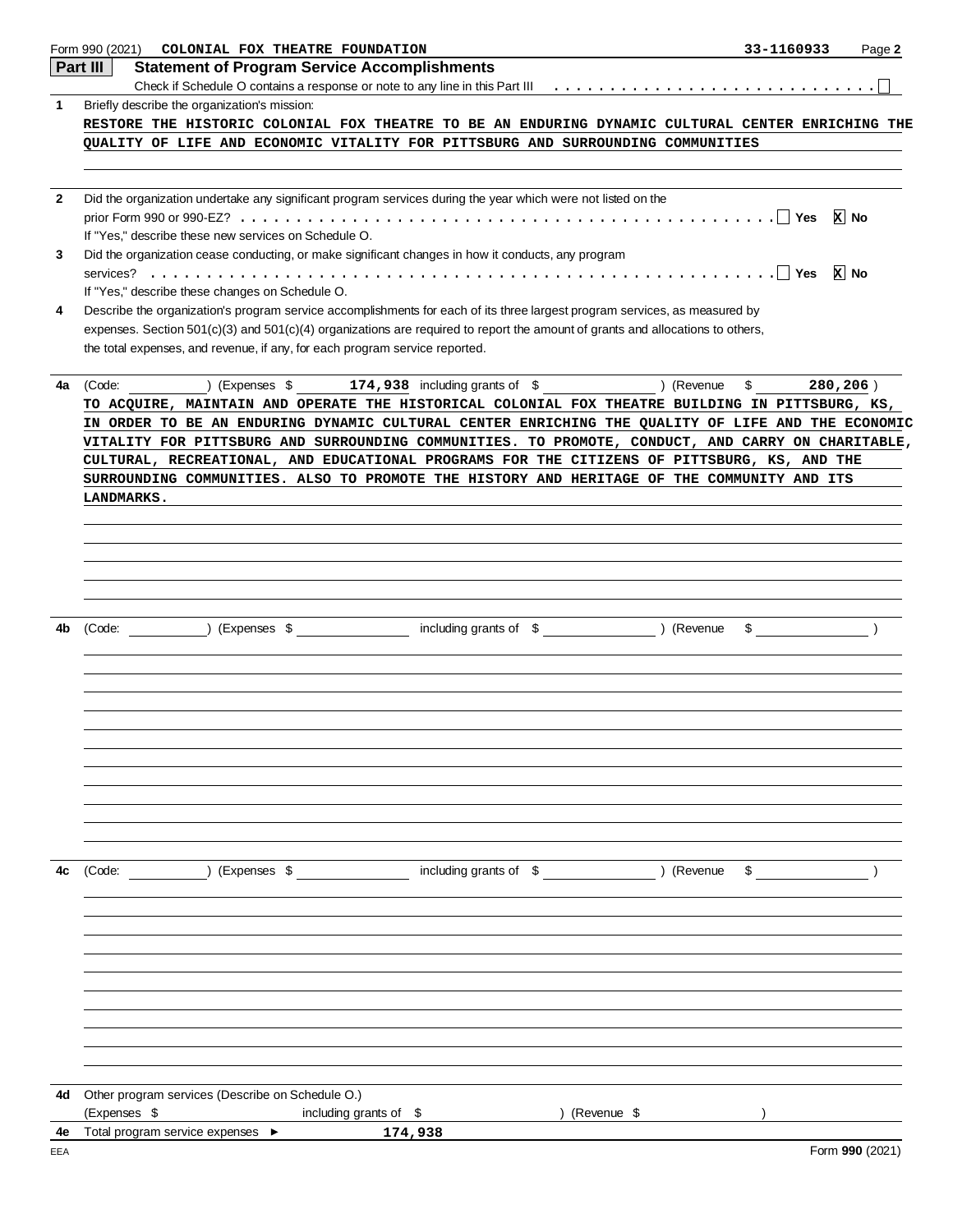|      |   | <b>Part IV</b><br><b>Checklist of Required Schedules</b>                                                                                      |                |             |    |
|------|---|-----------------------------------------------------------------------------------------------------------------------------------------------|----------------|-------------|----|
|      |   |                                                                                                                                               |                | Yes         | No |
| 1    |   | Is the organization described in section 501(c)(3) or 4947(a)(1) (other than a private foundation)? If "Yes,"                                 |                |             |    |
|      |   |                                                                                                                                               | $\mathbf{1}$   | х           |    |
| 2    |   | Is the organization required to complete Schedule B, Schedule of Contributors? See instructions                                               | $\mathbf{2}$   | х           |    |
| 3    |   | Did the organization engage in direct or indirect political campaign activities on behalf of or in opposition to                              |                |             |    |
|      |   |                                                                                                                                               | 3              |             | x  |
| 4    |   | Section 501(c)(3) organizations. Did the organization engage in lobbying activities, or have a section 501(h)                                 |                |             |    |
|      |   |                                                                                                                                               | 4              |             | x  |
| 5    |   | Is the organization a section $501(c)(4)$ , $501(c)(5)$ , or $501(c)(6)$ organization that receives membership dues,                          |                |             |    |
|      |   | assessments, or similar amounts as defined in Rev. Proc. 98-19? If "Yes," complete Schedule C, Part III<br>.                                  | 5              |             | x  |
| 6    |   | Did the organization maintain any donor advised funds or any similar funds or accounts for which donors                                       |                |             |    |
|      |   | have the right to provide advice on the distribution or investment of amounts in such funds or accounts? If                                   |                |             |    |
|      |   |                                                                                                                                               | 6              |             | x  |
| 7    |   | Did the organization receive or hold a conservation easement, including easements to preserve open space,                                     |                |             |    |
|      |   | the environment, historic land areas, or historic structures? If "Yes," complete Schedule D, Part II                                          | $\overline{7}$ |             | x  |
| 8    |   | Did the organization maintain collections of works of art, historical treasures, or other similar assets? If "Yes,"                           |                |             |    |
|      |   |                                                                                                                                               | 8              |             | x  |
| 9    |   | Did the organization report an amount in Part X, line 21, for escrow or custodial account liability, serve as a                               |                |             |    |
|      |   | custodian for amounts not listed in Part X; or provide credit counseling, debt management, credit repair, or                                  |                |             |    |
|      |   |                                                                                                                                               | 9              |             | x  |
| 10   |   | Did the organization, directly or through a related organization, hold assets in donor-restricted endowments                                  |                |             |    |
|      |   |                                                                                                                                               | 10             |             | x  |
| 11   |   | If the organization's answer to any of the following questions is "Yes," then complete Schedule D, Parts VI,                                  |                |             |    |
|      |   | VII, VIII, IX, or X as applicable.                                                                                                            |                |             |    |
|      | a | Did the organization report an amount for land, buildings, and equipment in Part X, line 10? If "Yes,"                                        |                |             |    |
|      |   |                                                                                                                                               | 11a            | х           |    |
|      | b | Did the organization report an amount for investments - other securities in Part X, line 12, that is 5% or more                               |                |             |    |
|      |   |                                                                                                                                               | 11b            |             | x  |
|      | c | Did the organization report an amount for investments - program related in Part X, line 13, that is 5% or more                                |                |             |    |
|      |   |                                                                                                                                               | 11c            |             | x  |
|      |   | d Did the organization report an amount for other assets in Part X, line 15, that is 5% or more of its total assets                           |                |             |    |
|      |   |                                                                                                                                               | 11d            |             | x  |
|      | е | Did the organization report an amount for other liabilities in Part X, line 25? If "Yes," complete Schedule D, Part X                         | 11e            |             | x  |
|      | f | Did the organization's separate or consolidated financial statements for the tax year include a footnote that addresses                       |                |             |    |
|      |   | the organization's liability for uncertain tax positions under FIN 48 (ASC 740)? If "Yes," complete Schedule D, Part $X \dots \dots$          | 11f            |             | x  |
| 12a  |   | Did the organization obtain separate, independent audited financial statements for the tax year? If "Yes," complete                           |                |             |    |
|      |   | Schedule D, Parts XI and XII $\dots\dots\dots\dots\dots\dots\dots\dots\dots\dots\dots\dots\dots\dots\dots\dots$                               | 12a            | $\mathbf x$ |    |
|      | b | Was the organization included in consolidated, independent audited financial statements for the tax year? If                                  |                |             |    |
|      |   | "Yes," and if the organization answered "No" to line 12a, then completing Schedule D, Parts XI and XII is optional $\ldots\ldots\ldots$       | 12b            |             | x  |
| 13   |   | Is the organization a school described in section 170(b)(1)(A)(ii)? If "Yes," complete Schedule $E_1, \ldots, \ldots, \ldots, \ldots, \ldots$ | 13             |             | х  |
| 14a  |   |                                                                                                                                               | 14a            |             | x  |
|      | b | Did the organization have aggregate revenues or expenses of more than \$10,000 from grantmaking,                                              |                |             |    |
|      |   | fundraising, business, investment, and program service activities outside the United States, or aggregate                                     |                |             |    |
|      |   |                                                                                                                                               | 14b            |             | x  |
| 15   |   | Did the organization report on Part IX, column (A), line 3, more than \$5,000 of grants or other assistance to or                             |                |             |    |
|      |   |                                                                                                                                               | 15             |             | x  |
| 16   |   | Did the organization report on Part IX, column (A), line 3, more than \$5,000 of aggregate grants or other                                    |                |             |    |
|      |   |                                                                                                                                               | 16             |             | x  |
| 17   |   | Did the organization report a total of more than \$15,000 of expenses for professional fundraising services on                                |                |             |    |
|      |   |                                                                                                                                               | 17             |             | x  |
| 18   |   | Did the organization report more than \$15,000 total of fundraising event gross income and contributions on                                   |                |             |    |
|      |   |                                                                                                                                               | 18             |             | x  |
| 19   |   | Did the organization report more than \$15,000 of gross income from gaming activities on Part VIII, line 9a?                                  |                |             |    |
|      |   |                                                                                                                                               | 19             |             | x  |
| 20 a |   |                                                                                                                                               | 20a            |             | x  |
|      | b | If "Yes" to line 20a, did the organization attach a copy of its audited financial statements to this retum?                                   | 20b            |             |    |
| 21   |   | Did the organization report more than \$5,000 of grants or other assistance to any domestic organization or                                   |                |             |    |
|      |   | domestic government on Part IX, column (A), line 1? If "Yes," complete Schedule I, Parts I and II                                             | 21             |             | x  |
|      |   |                                                                                                                                               |                |             |    |

**COLONIAL FOX THEATRE FOUNDATION 33-1160933**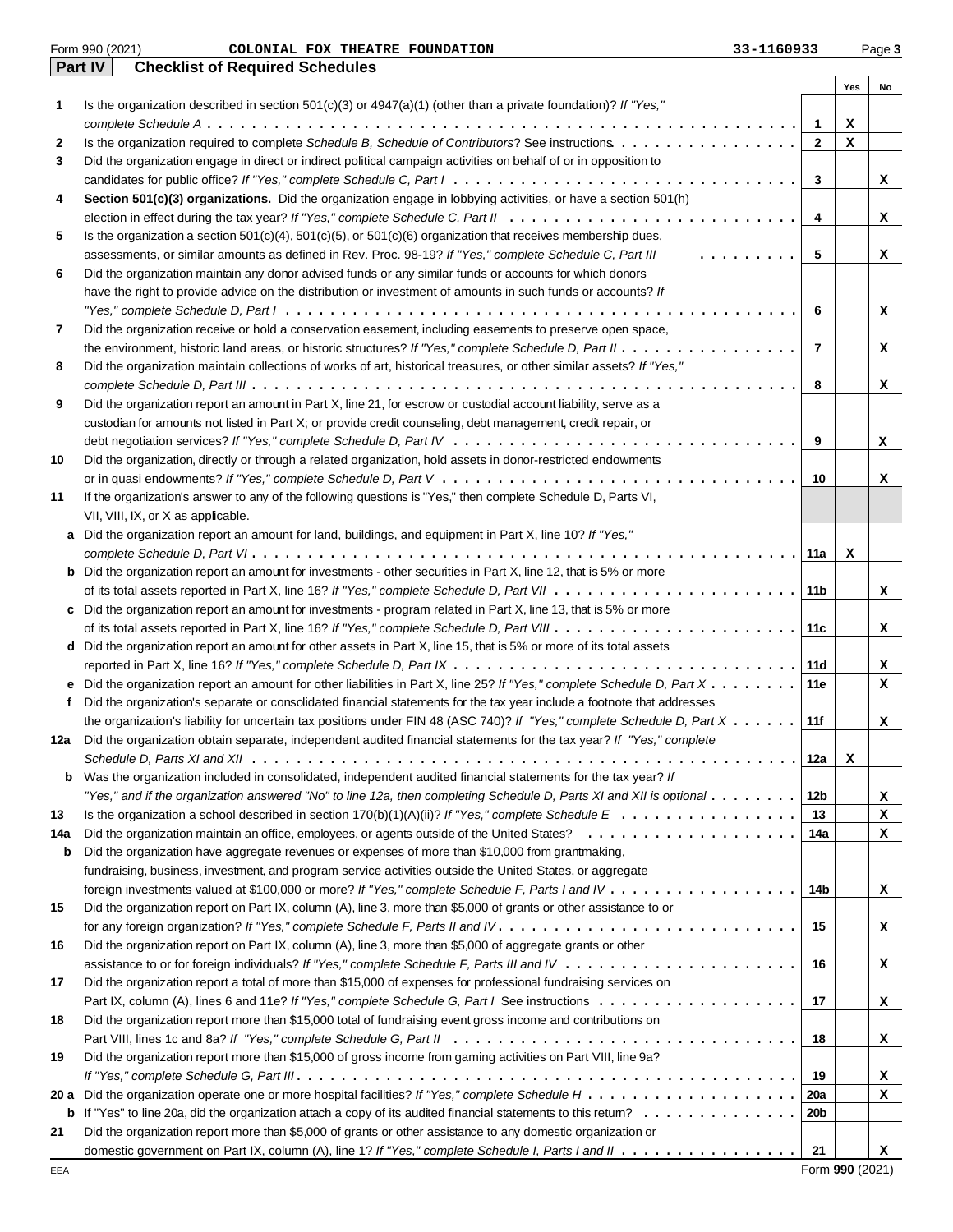|               | Form 990 (2021)<br>33-1160933<br>COLONIAL FOX THEATRE FOUNDATION                                                                           |                 |            | Page 4 |
|---------------|--------------------------------------------------------------------------------------------------------------------------------------------|-----------------|------------|--------|
|               | <b>Checklist of Required Schedules</b> (continued)<br><b>Part IV</b>                                                                       |                 |            |        |
|               |                                                                                                                                            |                 | Yes        | No     |
| 22            | Did the organization report more than \$5,000 of grants or other assistance to or for domestic individuals on                              |                 |            |        |
|               |                                                                                                                                            | 22              |            | x      |
| 23            | Did the organization answer "Yes" to Part VII, Section A, line 3, 4, or 5 about compensation of the                                        |                 |            |        |
|               | organization's current and former officers, directors, trustees, key employees, and highest compensated                                    |                 |            |        |
|               | Did the organization have a tax-exempt bond issue with an outstanding principal amount of more than                                        | 23              |            | x      |
| 24a           | \$100,000 as of the last day of the year, that was issued after December 31, 2002? If "Yes," answer lines 24b                              |                 |            |        |
|               |                                                                                                                                            | 24a             |            |        |
| b             | Did the organization invest any proceeds of tax-exempt bonds beyond a temporary period exception?                                          | 24b             |            | x      |
| c             | Did the organization maintain an escrow account other than a refunding escrow at any time during the year                                  |                 |            |        |
|               |                                                                                                                                            | 24c             |            |        |
| d             | Did the organization act as an "on behalf of" issuer for bonds outstanding at any time during the year?                                    | 24d             |            |        |
| 25a           | Section 501(c)(3), 501(c)(4), and 501(c)(29) organizations. Did the organization engage in an excess benefit                               |                 |            |        |
|               |                                                                                                                                            | 25a             |            | x      |
| b             | Is the organization aware that it engaged in an excess benefit transaction with a disqualified person in a prior                           |                 |            |        |
|               | year, and that the transaction has not been reported on any of the organization's prior Forms 990 or 990-EZ?                               |                 |            |        |
|               |                                                                                                                                            | 25b             |            | x      |
| 26            | Did the organization report any amount on Part X, line 5 or 22, for receivables from or payables to any current                            |                 |            |        |
|               | or former officer, director, trustee, key employee, creator or founder, substantial contributor, or 35%                                    |                 |            |        |
|               | controlled entity or family member or any of these persons? If "Yes," complete Schedule L, Part II.                                        | 26              |            | x      |
| 27            | Did the organization provide a grant or other assistance to any current or former officer, director, trustee, key                          |                 |            |        |
|               | employee, creator or founder, substantial contributor or employee thereof, a grant selection committee                                     |                 |            |        |
|               | member, or to a 35% controlled entity (including an employee thereof) or family member of any of these                                     |                 |            |        |
|               |                                                                                                                                            | 27              |            | x      |
| 28            | Was the organization a party to a business transaction with one of the following parties (see Schedule L,                                  |                 |            |        |
|               | Part IV instructions, for applicable filing thresholds, conditions, and exceptions):                                                       |                 |            |        |
| а             | A current or former officer, director, trustee, key employee, creator or founder, or substantial contributor? If                           |                 |            |        |
|               |                                                                                                                                            | 28a             |            | x      |
| b             |                                                                                                                                            | 28b             |            | x      |
| c             | A 35% controlled entity of one or more individuals and/or organizations described in lines 28a or 28b? If                                  |                 |            |        |
|               |                                                                                                                                            | 28c             |            | x      |
| 29            | Did the organization receive more than \$25,000 in non-cash contributions? If "Yes," complete Schedule M.                                  | 29              |            | x      |
| 30            | Did the organization receive contributions of art, historical treasures, or other similar assets, or qualified                             |                 |            |        |
|               |                                                                                                                                            | 30              |            | x      |
| 31            | Did the organization liquidate, terminate, or dissolve and cease operations? If "Yes," complete Schedule N, Part I. .                      | 31              |            | x      |
| 32            | Did the organization sell, exchange, dispose of, or transfer more than 25% of its net assets? If "Yes,"                                    |                 |            |        |
|               | complete Schedule N, Part II                                                                                                               | 32              |            | x      |
| 33            | Did the organization own 100% of an entity disregarded as separate from the organization under Regulations                                 |                 |            |        |
|               |                                                                                                                                            | 33              |            | x      |
| 34            | Was the organization related to any tax-exempt or taxable entity? If "Yes," complete Schedule R, Part II, III,                             |                 |            |        |
|               |                                                                                                                                            | 34              |            | x      |
| 35a           | Did the organization have a controlled entity within the meaning of section $512(b)(13)? \ldots \ldots \ldots \ldots \ldots \ldots \ldots$ | 35a             |            | x      |
| b             | If "Yes" to line 35a, did the organization receive any payment from or engage in any transaction with a                                    |                 |            |        |
|               | controlled entity within the meaning of section 512(b)(13)? If "Yes," complete Schedule R, Part V, line $2 \ldots \ldots \ldots \ldots$    | 35 <sub>b</sub> |            |        |
| 36            | Section 501(c)(3) organizations. Did the organization make any transfers to an exempt non-charitable                                       |                 |            |        |
|               |                                                                                                                                            | 36              |            | x      |
| 37            | Did the organization conduct more than 5% of its activities through an entity that is not a related organization                           |                 |            |        |
|               |                                                                                                                                            | 37              |            | x      |
| 38            | Did the organization complete Schedule O and provide explanations on Schedule O for Part VI, lines 11b and                                 |                 |            |        |
|               | 19? Note: All Form 990 filers are required to complete Schedule O.                                                                         | 38              | х          |        |
| <b>Part V</b> | <b>Statements Regarding Other IRS Filings and Tax Compliance</b>                                                                           |                 |            |        |
|               | Check if Schedule O contains a response or note to any line in this Part V $\ldots \ldots \ldots \ldots \ldots$                            |                 |            |        |
|               |                                                                                                                                            |                 | <b>Yes</b> | No     |
| 1a            | 0                                                                                                                                          |                 |            |        |
| b             | Enter the number of Form W-2G included in line 1a. Enter -0- if not applicable $\dots \dots \dots \dots \dots$<br>0                        |                 |            |        |
| c             | Did the organization comply with backup withholding rules for reportable payments to vendors and                                           |                 |            |        |
|               |                                                                                                                                            | 1с              | x          |        |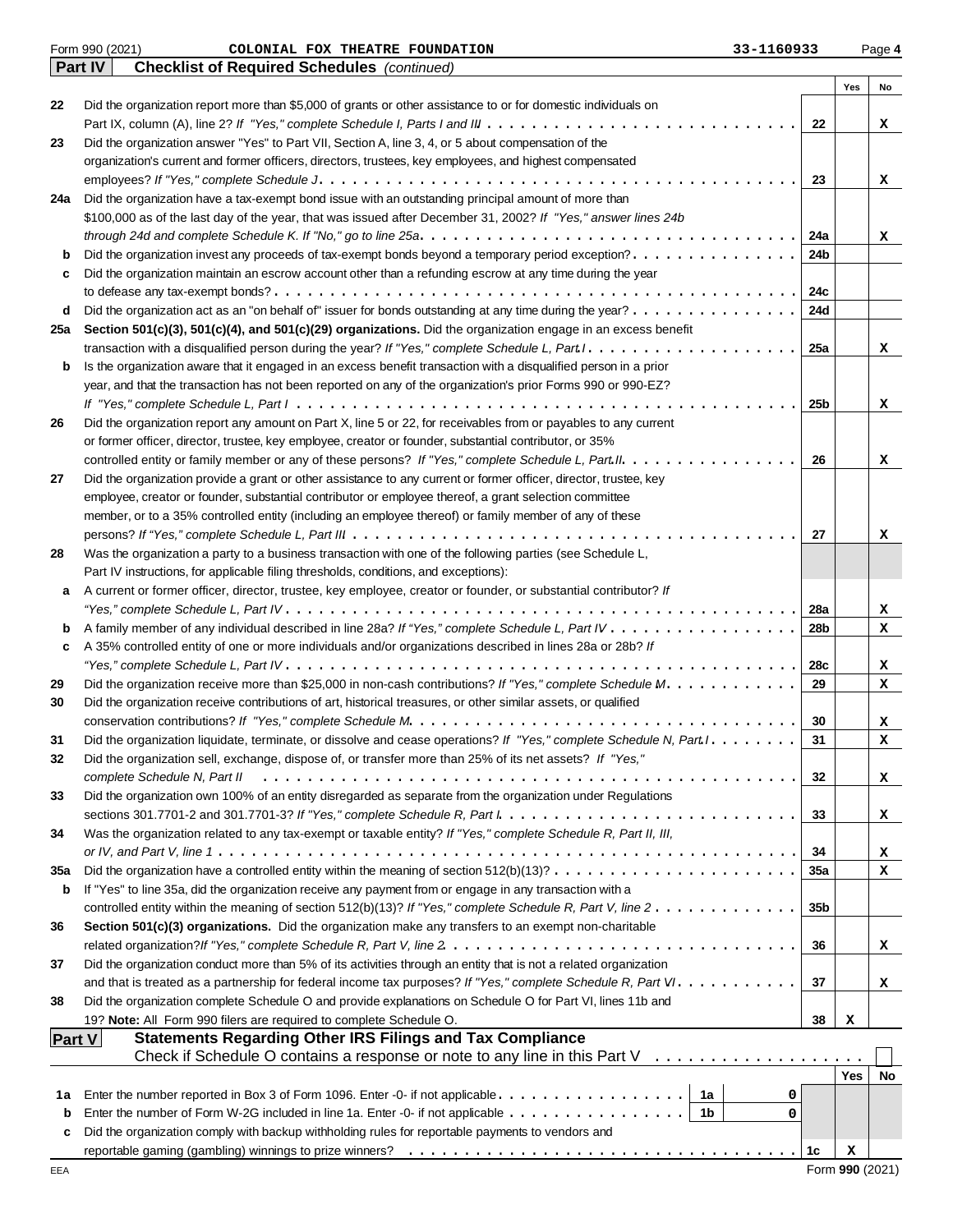|        | Form 990 (2021)<br>COLONIAL FOX THEATRE FOUNDATION<br>33-1160933                                                                   |                |     | Page 5 |
|--------|------------------------------------------------------------------------------------------------------------------------------------|----------------|-----|--------|
| Part V | Statements Regarding Other IRS Filings and Tax Compliance (continued)                                                              |                | Yes | No     |
| 2a     | Enter the number of employees reported on Form W-3, Transmittal of Wage and Tax                                                    |                |     |        |
|        | Statements, filed for the calendar year ending with or within the year covered by this retum<br>.   2a                             | 2              |     |        |
| b      |                                                                                                                                    | 2b             | x   |        |
|        | Note: If the sum of lines 1a and 2a is greater than 250, you may be required to e-file. See instructions.                          |                |     |        |
| За     | Did the organization have unrelated business gross income of \$1,000 or more during the year?.                                     | 3a             |     | x      |
| b      | If "Yes," has it filed a Form 990-T for this year? If "No" to line 3b, provide an explanation on Schedule O.                       | 3 <sub>b</sub> |     |        |
| 4a     | At any time during the calendar year, did the organization have an interest in, or a signature or other authority over,            |                |     |        |
|        | a financial account in a foreign country (such as a bank account, securities account, or other financial account)?                 | 4a             |     | x      |
|        | If "Yes," enter the name of the foreign country                                                                                    |                |     |        |
| b      | ▶                                                                                                                                  |                |     |        |
|        | See instructions for filing requirements for FinCEN Form 114, Report of Foreign Bank and Financial Accounts (FBAR).                |                |     |        |
| 5a     | Was the organization a party to a prohibited tax shelter transaction at any time during the tax year?                              | 5a             |     | x      |
| b      |                                                                                                                                    | 5b             |     | x      |
| c      |                                                                                                                                    | 5c             |     |        |
| 6а     | Does the organization have annual gross receipts that are normally greater than \$100,000, and did the                             |                |     |        |
|        |                                                                                                                                    | 6a             |     | x      |
| b      | If "Yes," did the organization include with every solicitation an express statement that such contributions or                     |                |     |        |
|        |                                                                                                                                    | 6b             |     |        |
| 7      | Organizations that may receive deductible contributions under section 170(c).                                                      |                |     |        |
| а      | Did the organization receive a payment in excess of \$75 made partly as a contribution and partly for goods                        |                |     |        |
|        |                                                                                                                                    | 7a             |     | x      |
| b      |                                                                                                                                    | 7b             |     |        |
| c      | Did the organization sell, exchange, or otherwise dispose of tangible personal property for which it was                           |                |     |        |
|        |                                                                                                                                    | 7с             |     | x      |
| d      | 7d                                                                                                                                 |                |     |        |
| е      | Did the organization receive any funds, directly or indirectly, to pay premiums on a personal benefit contract?                    | 7e             |     | x      |
| f      |                                                                                                                                    | 7f             |     | x      |
|        | If the organization received a contribution of qualified intellectual property, did the organization file Form 8899 as required?.  | 7g             |     | x      |
| g<br>h | If the organization received a contribution of cars, boats, airplanes, or other vehicles, did the organization file a Form 1098-C? | 7h             |     | x      |
|        |                                                                                                                                    |                |     |        |
| 8      | Sponsoring organizations maintaining donor advised funds. Did a donor advised fund maintained by the                               |                |     |        |
|        |                                                                                                                                    | 8              |     |        |
| 9      | Sponsoring organizations maintaining donor advised funds.                                                                          |                |     |        |
| а      |                                                                                                                                    | 9a             |     |        |
| b      | Did the sponsoring organization make a distribution to a donor, donor advisor, or related person?                                  | 9b             |     |        |
| 10     | Section 501(c)(7) organizations. Enter:                                                                                            |                |     |        |
| а      | 10a                                                                                                                                |                |     |        |
|        | 10 <sub>b</sub><br>Gross receipts, included on Form 990, Part VIII, line 12, for public use of club facilities                     |                |     |        |
| 11     | Section 501(c)(12) organizations. Enter:                                                                                           |                |     |        |
| a      | Gross income from members or shareholders<br>11a                                                                                   |                |     |        |
| b      | Gross income from other sources (Do not net amounts due or paid to other sources                                                   |                |     |        |
|        | ∣ 11b                                                                                                                              |                |     |        |
| 12a    | Section 4947(a)(1) non-exempt charitable trusts. Is the organization filing Form 990 in lieu of Form 1041?                         | 12a            |     |        |
| b      | If "Yes," enter the amount of tax-exempt interest received or accrued during the year $\dots \dots \dots \dots$<br>12b             |                |     |        |
| 13     | Section 501(c)(29) qualified nonprofit health insurance issuers.                                                                   |                |     |        |
| а      | Is the organization licensed to issue qualified health plans in more than one state?                                               | 13а            |     |        |
|        | Note: See the instructions for additional information the organization must report on Schedule O.                                  |                |     |        |
| b      | Enter the amount of reserves the organization is required to maintain by the states in which                                       |                |     |        |
|        |                                                                                                                                    |                |     |        |
| c      |                                                                                                                                    |                |     |        |
| 14a    |                                                                                                                                    | 14a            |     | x      |
|        |                                                                                                                                    |                |     |        |
| b      | If "Yes," has it filed a Form 720 to report these payments? If "No," provide an explanation on Schedule Q                          | 14b            |     |        |
| 15     | Is the organization subject to the section 4960 tax on payment(s) of more than \$1,000,000 in remuneration or                      |                |     |        |
|        |                                                                                                                                    | 15             |     | x      |
|        | If "Yes," see instructions and file Form 4720, Schedule N.                                                                         |                |     |        |
| 16     | Is the organization an educational institution subject to the section 4968 excise tax on net investment income?                    | 16             |     | x      |
|        | If "Yes," complete Form 4720, Schedule O.                                                                                          |                |     |        |
| 17     | Section 501(c)(21) organizations. Did the trust, any disqualified person, or mine operator engage in any                           |                |     |        |
|        | activities that would result in the imposition of an excise tax under section 4951, 4952 or 4953?                                  | 17             |     |        |
|        | If "Yes," complete Form 6069.                                                                                                      |                |     |        |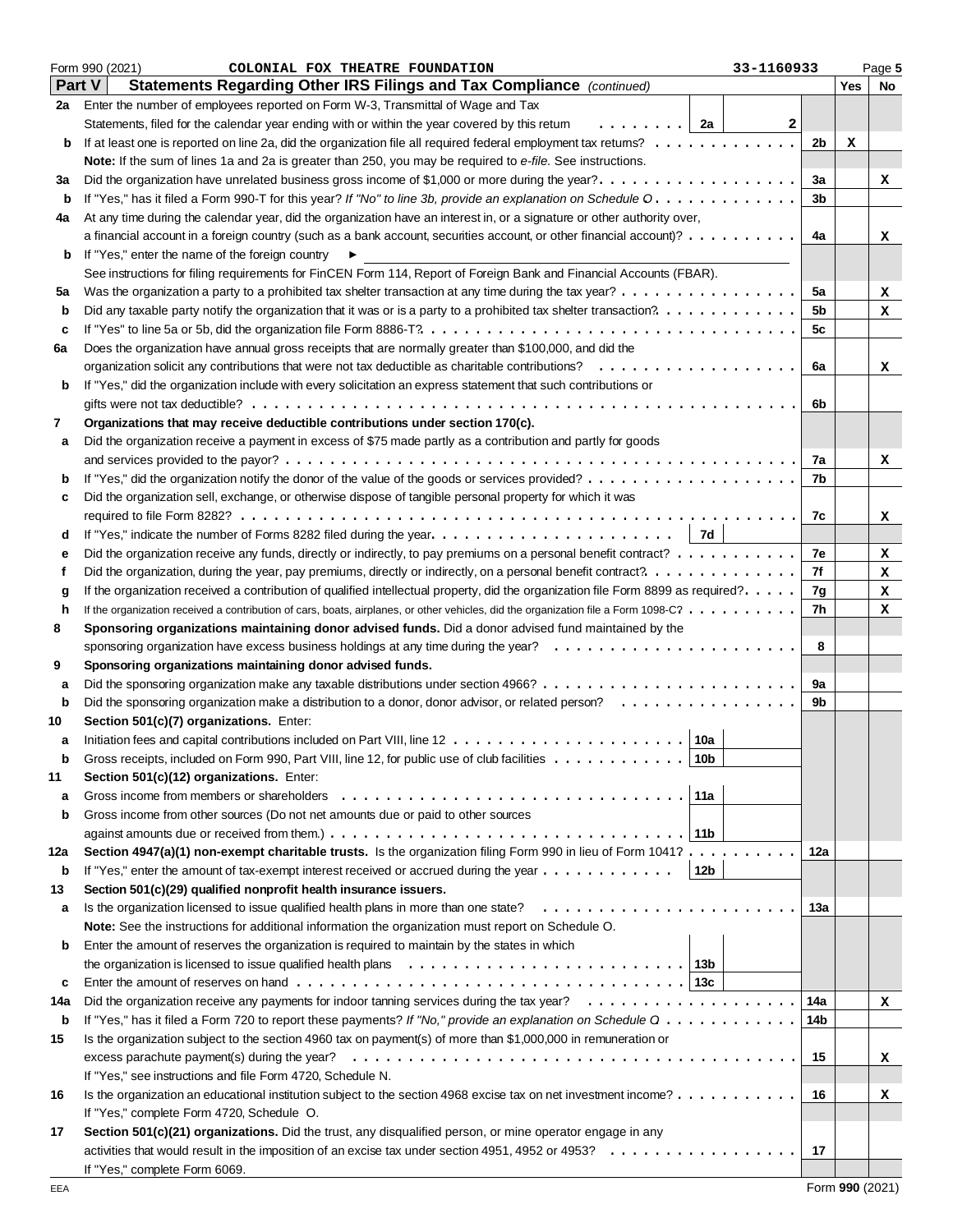|     | Form 990 (2021)<br>33-1160933<br>COLONIAL FOX THEATRE FOUNDATION                                                                            |              |     | Page 6                          |
|-----|---------------------------------------------------------------------------------------------------------------------------------------------|--------------|-----|---------------------------------|
|     | <b>Part VI</b><br>Governance, Management, and Disclosure For each "Yes" response to lines 2 through 7b below, and for a "No"                |              |     |                                 |
|     | response to line 8a, 8b, or 10b below, describe the circumstances, processes, or changes in Schedule O. See instructions.                   |              |     |                                 |
|     |                                                                                                                                             |              |     | $\cdot$ $\overline{\mathbf{x}}$ |
|     | <b>Section A. Governing Body and Management</b>                                                                                             |              |     |                                 |
|     |                                                                                                                                             |              | Yes | No                              |
| 1a  | Enter the number of voting members of the governing body at the end of the tax year. $\dots \dots \dots \dots$<br>1a<br>10                  |              |     |                                 |
|     | If there are material differences in voting rights among members of the governing body, or                                                  |              |     |                                 |
|     | if the governing body delegated broad authority to an executive committee or similar                                                        |              |     |                                 |
|     | committee, explain on Schedule O.                                                                                                           |              |     |                                 |
| b   | Enter the number of voting members included in line 1a, above, who are independent.<br>- 1b<br>10                                           |              |     |                                 |
| 2   | Did any officer, director, trustee, or key employee have a family relationship or a business relationship with                              |              |     |                                 |
|     |                                                                                                                                             | $\mathbf{2}$ |     | x                               |
| 3   | Did the organization delegate control over management duties customarily performed by or under the direct                                   |              |     |                                 |
|     | supervision of officers, directors, or trustees, or key employees to a management company or other person?                                  | 3            |     | x                               |
| 4   | Did the organization make any significant changes to its governing documents since the prior Form 990 was filed?.                           | 4            |     | x                               |
| 5   | Did the organization become aware during the year of a significant diversion of the organization's assets? $\dots \dots \dots \dots$        | 5            |     | x                               |
| 6   |                                                                                                                                             | 6            |     | x                               |
| 7a  | Did the organization have members, stockholders, or other persons who had the power to elect or appoint                                     |              |     |                                 |
|     |                                                                                                                                             | 7a           |     |                                 |
|     | Are any governance decisions of the organization reserved to (or subject to approval by) members,                                           |              |     | x                               |
| b   |                                                                                                                                             | 7b           |     |                                 |
|     |                                                                                                                                             |              |     | x                               |
| 8   | Did the organization contemporaneously document the meetings held or written actions undertaken during                                      |              |     |                                 |
|     | the year by the following:                                                                                                                  |              |     |                                 |
| а   |                                                                                                                                             | 8a           | x   |                                 |
| b   |                                                                                                                                             | 8b           | x   |                                 |
| 9   | Is there any officer, director, trustee, or key employee listed in Part VII, Section A, who cannot be reached at                            |              |     |                                 |
|     | the organization's mailing address? If "Yes," provide the names and addresses on Schedule $0, \ldots, \ldots, \ldots, \ldots, \ldots$       | 9            |     | x                               |
|     | Section B. Policies (This Section B requests information about policies not required by the Internal Revenue Code.)                         |              |     |                                 |
|     |                                                                                                                                             |              | Yes | No                              |
| 10a |                                                                                                                                             | 10a          |     | x                               |
| b   | If "Yes," did the organization have written policies and procedures governing the activities of such chapters,                              |              |     |                                 |
|     | affiliates, and branches to ensure their operations are consistent with the organization's exempt purposes?.                                | 10b          |     |                                 |
| 11a | Has the organization provided a complete copy of this Form 990 to all members of its governing body before filing the form?                 | 11a          |     | x                               |
| b   | Describe in Schedule O the process, if any, used by the organization to review this Form 990.                                               |              |     |                                 |
| 12a |                                                                                                                                             | 12a          | x   |                                 |
| b   | Were officers, directors, or trustees, and key employees required to disclose annually interests that could give rise to conflicts?         | 12b          | x   |                                 |
|     | Did the organization regularly and consistently monitor and enforce compliance with the policy? If "Yes,"                                   |              |     |                                 |
|     | describe in Schedule O how this was done. $\dots\dots\dots\dots\dots\dots\dots\dots\dots\dots\dots\dots\dots\dots\dots\dots\dots\dots\dots$ | 12c          | х   |                                 |
| 13  |                                                                                                                                             | 13           | х   |                                 |
| 14  |                                                                                                                                             | 14           | x   |                                 |
| 15  | Did the process for determining compensation of the following persons include a review and approval by                                      |              |     |                                 |
|     | independent persons, comparability data, and contemporaneous substantiation of the deliberation and decision?                               |              |     |                                 |
| а   |                                                                                                                                             | 15a          |     | x                               |
| b   |                                                                                                                                             | 15b          |     | x                               |
|     | If "Yes" to line 15a or 15b, describe the process on Schedule O. See instructions.                                                          |              |     |                                 |
| 16a | Did the organization invest in, contribute assets to, or participate in a joint venture or similar arrangement                              |              |     |                                 |
|     |                                                                                                                                             | 16a          |     | x                               |
| b   | If "Yes," did the organization follow a written policy or procedure requiring the organization to evaluate its                              |              |     |                                 |
|     | participation in joint venture arrangements under applicable federal tax law, and take steps to safeguard the                               |              |     |                                 |
|     |                                                                                                                                             | 16b          |     |                                 |
|     | Section C. Disclosure                                                                                                                       |              |     |                                 |
| 17  | List the states with which a copy of this Form 990 is required to be filed<br>▶                                                             |              |     |                                 |
| 18  | Section 6104 requires an organization to make its Forms 1023 (1024 or 1024-A if applicable), 990, and 990-T (Section 501(c)                 |              |     |                                 |
|     | (3)s only) available for public inspection. Indicate how you made these available. Check all that apply.                                    |              |     |                                 |
|     | $X$ Upon request<br>Own website<br>    Another's website<br>$\Box$ Other (explain on Schedule O)                                            |              |     |                                 |
| 19  | Describe on Schedule O whether (and if so, how) the organization made its governing documents, conflict of interest policy,                 |              |     |                                 |
|     | and financial statements available to the public during the tax year.                                                                       |              |     |                                 |
|     |                                                                                                                                             |              |     |                                 |
| 20  | State the name, address, and telephone number of the person who possesses the organization's books and records                              |              |     |                                 |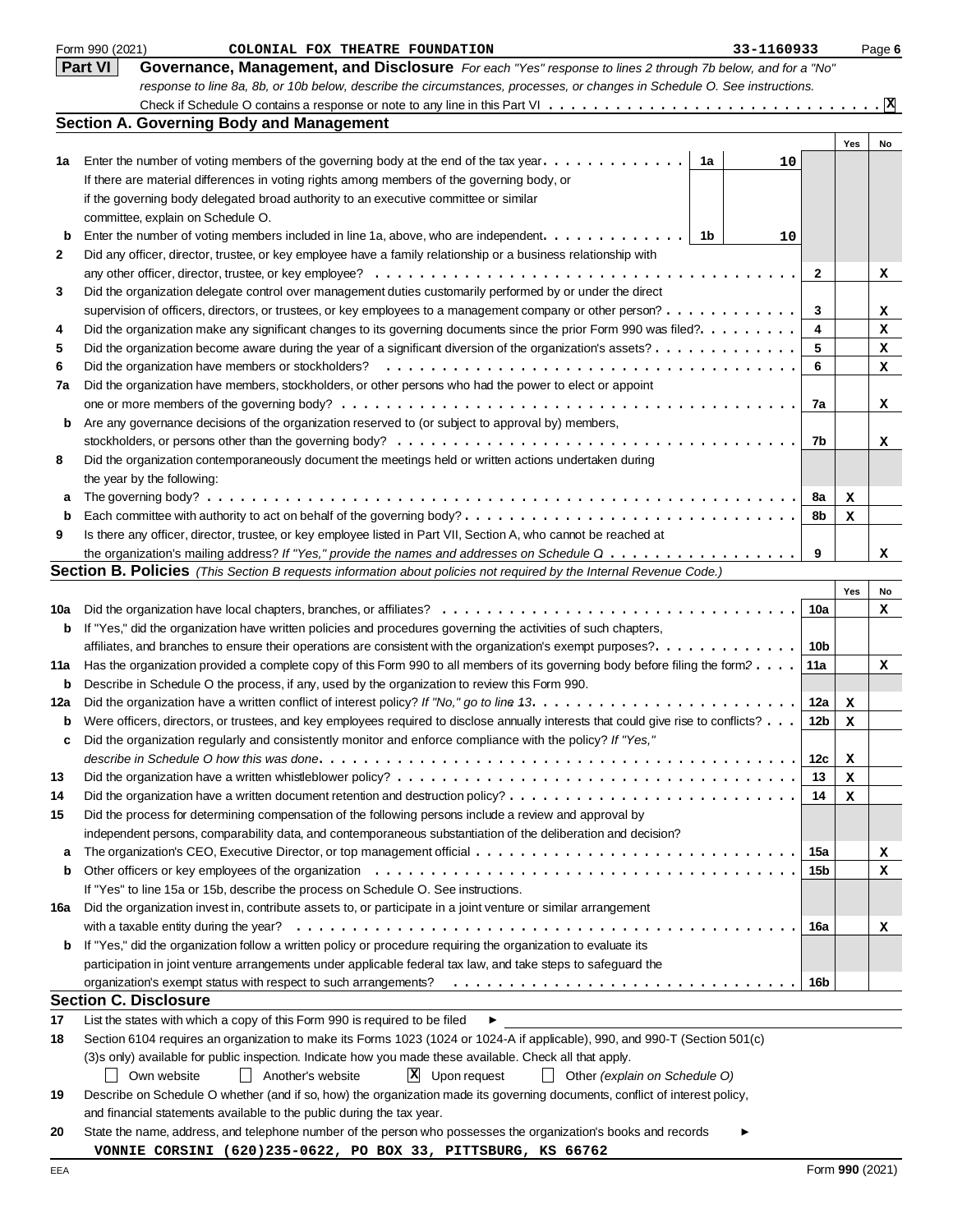| Form 990 (2021)          | COLONIAL FOX THEATRE FOUNDATION                                                                                                                                 | 33-1160933 | Page 7 |
|--------------------------|-----------------------------------------------------------------------------------------------------------------------------------------------------------------|------------|--------|
| <b>Part VII</b>          | Compensation of Officers, Directors, Trustees, Key Employees, Highest Compensated Employees, and<br><b>Independent Contractors</b>                              |            |        |
| Section A.               | Check if Schedule O contains a response or note to any line in this Part VII<br>Officers, Directors, Trustees, Key Employees, and Highest Compensated Employees |            |        |
| organization's tax year. | 1a Complete this table for all persons required to be listed. Report compensation for the calendar year ending with or within the                               |            |        |

List all of the organization's **current** officers, directors, trustees (whether individuals or organizations), regardless of amount of compensation. Enter -0- in columns (D), (E), and (F) if no compensation was paid.

List all of the organization's **current** key employees, if any. See instructions for definition of "key employee."

List the organization's five **current** highest compensated employees (other than an officer, director, trustee, or key employee) who received reportable compensation (box 5 of Form W-2, Form 1099-MISC, and/or box 1 of Form 1099-NEC) of more than

\$100,000 from the organization and any related organizations.

List all of the organization's **former** officers, key employees, and highest compensated employees who received more than \$100,000 of reportable compensation from the organization and any related organizations.

List all of the organization's **former directors or trustees** that received, in the capacity as a former director or trustee of the organization, more than \$10,000 of reportable compensation from the organization and any related organizations.

Т

See instructions for the order in which to list the persons above.

Check this box if neither the organization nor any related organization compensated any current officer, director, or trustee. **X**

|                           |                        |                                                              |                       |             | (C)          |                                 |        |                                |                                    |                          |
|---------------------------|------------------------|--------------------------------------------------------------|-----------------------|-------------|--------------|---------------------------------|--------|--------------------------------|------------------------------------|--------------------------|
| (A)                       | (B)                    | Position                                                     |                       |             |              |                                 |        | (D)                            | (E)                                | (F)                      |
| Name and title            | Average                | (do not check more than one<br>box, unless person is both an |                       |             |              |                                 |        | Reportable                     | Reportable                         | Estimated amount         |
|                           | hours                  |                                                              |                       |             |              | officer and a director/trustee) |        | compensation                   | compensation                       | of other                 |
|                           | per week               |                                                              |                       |             |              |                                 |        | from the<br>organization (W-2/ | from related<br>organizations W-2/ | compensation<br>from the |
|                           | (list any<br>hours for |                                                              |                       | Officer     |              |                                 | Former | 1099-MISC/                     | 1099-MISC/                         | organization and         |
|                           | related                |                                                              |                       |             |              |                                 |        | 1099-NEC)                      | 1099-NEC                           | related organizations    |
|                           | organizations          | Individual trustee<br>or director                            | Institutional trustee |             | Key employee |                                 |        |                                |                                    |                          |
|                           | below                  |                                                              |                       |             |              |                                 |        |                                |                                    |                          |
|                           | dotted line)           |                                                              |                       |             |              | Highest compensated<br>employee |        |                                |                                    |                          |
|                           |                        |                                                              |                       |             |              |                                 |        |                                |                                    |                          |
|                           |                        |                                                              |                       |             |              |                                 |        |                                |                                    |                          |
| (1) DEATREA ROSE          |                        |                                                              |                       |             |              |                                 |        |                                |                                    |                          |
| <b>TRUSTEE</b>            |                        | x                                                            |                       |             |              |                                 |        | 0                              | 0                                  | 0                        |
| (2) ABBY FERN             |                        |                                                              |                       |             |              |                                 |        |                                |                                    |                          |
| <b>TRUSTEE</b>            |                        | x                                                            |                       |             |              |                                 |        | 0                              | 0                                  | 0                        |
| (3) CALVIN JONES          |                        |                                                              |                       |             |              |                                 |        |                                |                                    |                          |
| <b>TRUSTEE</b>            |                        | x                                                            |                       |             |              |                                 |        | 0                              | 0                                  | 0                        |
| (4) LASHAWN TAYLOR        |                        |                                                              |                       |             |              |                                 |        |                                |                                    |                          |
| <b>TRUSTEE</b>            |                        | X                                                            |                       |             |              |                                 |        | 0                              | 0                                  | 0                        |
| (5) SARAH RUNYON          |                        |                                                              |                       |             |              |                                 |        |                                |                                    |                          |
| <b>TRUSTEE</b>            |                        | X                                                            |                       |             |              |                                 |        | 0                              | 0                                  | 0                        |
| (6) LESLIE LACKAMP        |                        |                                                              |                       |             |              |                                 |        |                                |                                    |                          |
| PAST PRESIDENT            |                        | X                                                            |                       |             |              |                                 |        | 0                              | 0                                  | 0                        |
| (7) TONY SANCHEZ          |                        |                                                              |                       |             |              |                                 |        |                                |                                    |                          |
| <b>TREASURER</b>          |                        | x                                                            |                       | X           |              |                                 |        | 0                              | 0                                  | 0                        |
| (8) LYNN MURRAY           |                        |                                                              |                       |             |              |                                 |        |                                |                                    |                          |
| VICE PRESIDENT            |                        | $\mathbf x$                                                  |                       | $\mathbf x$ |              |                                 |        | 0                              | $\mathbf 0$                        | $\mathbf 0$              |
| (9) VONNIE CORSINI        | 45.00                  |                                                              |                       |             |              |                                 |        |                                |                                    |                          |
| <b>EXECUTIVE DIRECTOR</b> |                        | X                                                            |                       | X           |              |                                 |        | $\mathbf 0$                    | 0                                  | 0                        |
| (10) VANCE LEWIS          |                        |                                                              |                       |             |              |                                 |        |                                |                                    |                          |
| <b>SECRETARY</b>          |                        | $\mathbf x$                                                  |                       | x           |              |                                 |        | $\mathbf 0$                    | $\mathbf 0$                        | $\mathbf 0$              |
| (11) STEPHANIE WATTS      |                        |                                                              |                       |             |              |                                 |        |                                |                                    |                          |
| PRESIDENT                 |                        | x                                                            |                       | X           |              |                                 |        | 0                              | 0                                  | 0                        |
| (12)                      |                        |                                                              |                       |             |              |                                 |        |                                |                                    |                          |
|                           |                        |                                                              |                       |             |              |                                 |        |                                |                                    |                          |
| (13)                      |                        |                                                              |                       |             |              |                                 |        |                                |                                    |                          |
|                           |                        |                                                              |                       |             |              |                                 |        |                                |                                    |                          |
| (14)                      |                        |                                                              |                       |             |              |                                 |        |                                |                                    |                          |
|                           |                        |                                                              |                       |             |              |                                 |        |                                |                                    |                          |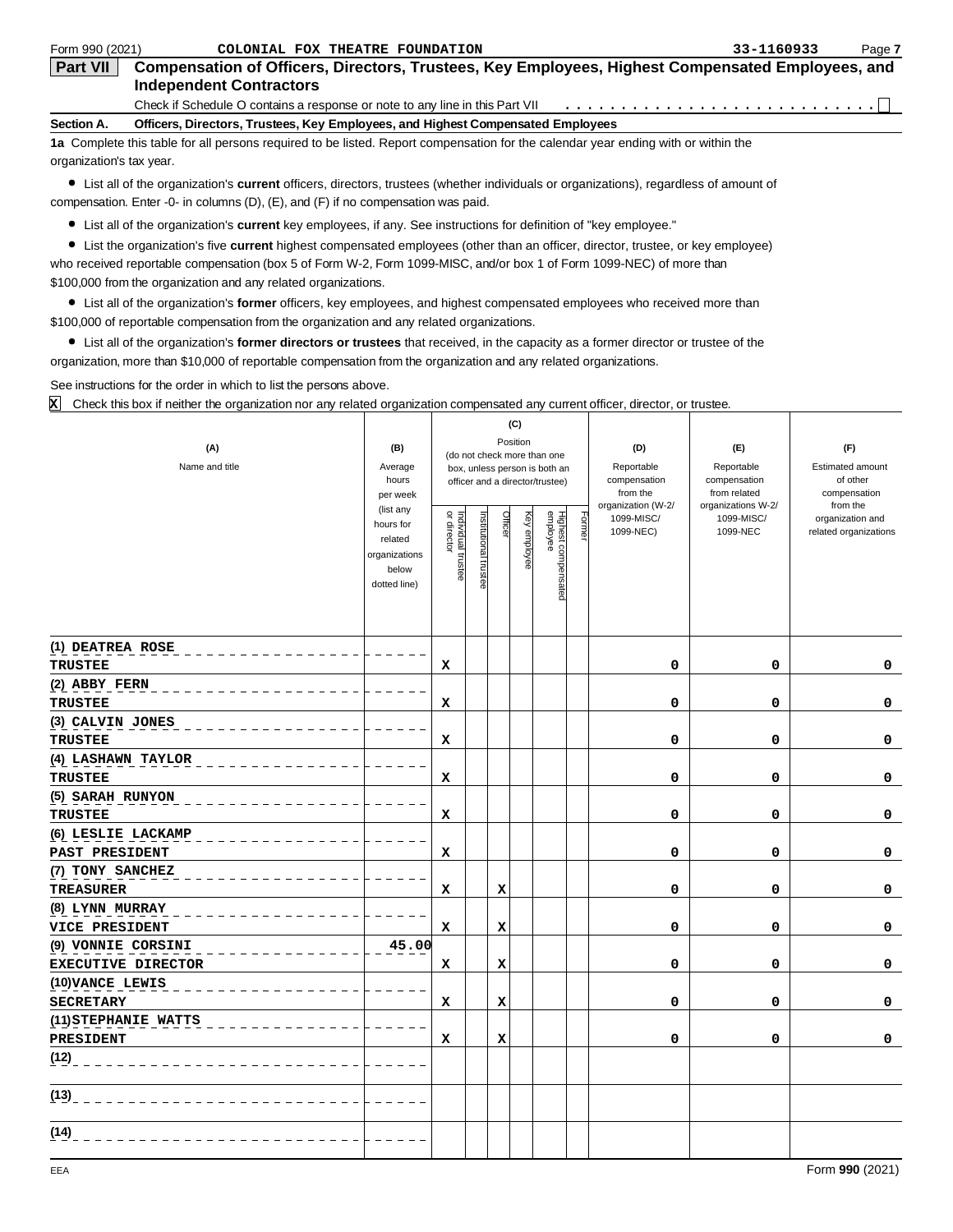### Form 990 (2021) **COLONIAL FOX THEATRE FOUNDATION 133-1160933** Page **8**

|        |                                                                                                                                                                                                                      |                                                  |                                   |                       |          | (C)          |                                                                                                 |                                                                     |                         |                                                                          |                                                                 |                                           |             |
|--------|----------------------------------------------------------------------------------------------------------------------------------------------------------------------------------------------------------------------|--------------------------------------------------|-----------------------------------|-----------------------|----------|--------------|-------------------------------------------------------------------------------------------------|---------------------------------------------------------------------|-------------------------|--------------------------------------------------------------------------|-----------------------------------------------------------------|-------------------------------------------|-------------|
|        | (A)<br>Name and title                                                                                                                                                                                                | (B)<br>Average<br>hours<br>per week<br>(list any |                                   |                       | Position |              | (do not check more than one<br>box, unless person is both an<br>officer and a director/trustee) | (D)<br>Reportable<br>compensation<br>from the<br>organization (W-2/ |                         | (E)<br>Reportable<br>compensation<br>from related<br>organizations (W-2/ | (F)<br>Estimated amount<br>of other<br>compensation<br>from the |                                           |             |
|        |                                                                                                                                                                                                                      |                                                  | Individual trustee<br>or director | Institutional trustee | Officer  | Key employee | Highest compensated<br>employee                                                                 | Forme                                                               | 1099-MISC/<br>1099-NEC) | 1099-MISC/<br>1099-NEC)                                                  |                                                                 | organization and<br>related organizations |             |
| (15)   | ___________________________                                                                                                                                                                                          |                                                  |                                   |                       |          |              |                                                                                                 |                                                                     |                         |                                                                          |                                                                 |                                           |             |
| (16)   |                                                                                                                                                                                                                      |                                                  |                                   |                       |          |              |                                                                                                 |                                                                     |                         |                                                                          |                                                                 |                                           |             |
| (17)   |                                                                                                                                                                                                                      |                                                  |                                   |                       |          |              |                                                                                                 |                                                                     |                         |                                                                          |                                                                 |                                           |             |
| (18)   |                                                                                                                                                                                                                      |                                                  |                                   |                       |          |              |                                                                                                 |                                                                     |                         |                                                                          |                                                                 |                                           |             |
| (19)   |                                                                                                                                                                                                                      |                                                  |                                   |                       |          |              |                                                                                                 |                                                                     |                         |                                                                          |                                                                 |                                           |             |
| (20)   |                                                                                                                                                                                                                      |                                                  |                                   |                       |          |              |                                                                                                 |                                                                     |                         |                                                                          |                                                                 |                                           |             |
| (21)   |                                                                                                                                                                                                                      |                                                  |                                   |                       |          |              |                                                                                                 |                                                                     |                         |                                                                          |                                                                 |                                           |             |
| (22)   |                                                                                                                                                                                                                      |                                                  |                                   |                       |          |              |                                                                                                 |                                                                     |                         |                                                                          |                                                                 |                                           |             |
| (23)   |                                                                                                                                                                                                                      |                                                  |                                   |                       |          |              |                                                                                                 |                                                                     |                         |                                                                          |                                                                 |                                           |             |
| (24)   |                                                                                                                                                                                                                      |                                                  |                                   |                       |          |              |                                                                                                 |                                                                     |                         |                                                                          |                                                                 |                                           |             |
| (25)   |                                                                                                                                                                                                                      |                                                  |                                   |                       |          |              |                                                                                                 |                                                                     |                         |                                                                          |                                                                 |                                           |             |
| 1b     | Subtotal                                                                                                                                                                                                             |                                                  |                                   |                       |          |              |                                                                                                 |                                                                     |                         |                                                                          |                                                                 |                                           |             |
| c<br>d | Total from continuation sheets to Part VII, Section A                                                                                                                                                                |                                                  | .                                 |                       |          |              |                                                                                                 |                                                                     | 0                       | 0                                                                        |                                                                 |                                           | $\mathbf 0$ |
| 2      | Total number of individuals (including but not limited to those listed above) who received more than \$100,000 of<br>reportable compensation from the organization ▶                                                 |                                                  |                                   |                       |          |              |                                                                                                 |                                                                     |                         |                                                                          |                                                                 | Yes                                       | 0<br>No     |
| 3      | Did the organization list any former officer, director, trustee, key employee, or highest compensated                                                                                                                |                                                  |                                   |                       |          |              |                                                                                                 |                                                                     |                         |                                                                          | 3                                                               |                                           | x           |
| 4      | For any individual listed on line 1a, is the sum of reportable compensation and other compensation from the<br>organization and related organizations greater than \$150,000? If "Yes," complete Schedule J for such |                                                  |                                   |                       |          |              |                                                                                                 |                                                                     |                         |                                                                          |                                                                 |                                           |             |
| 5      | Did any person listed on line 1a receive or accrue compensation from any unrelated organization or individual                                                                                                        |                                                  |                                   |                       |          |              |                                                                                                 |                                                                     |                         |                                                                          | 4<br>5                                                          |                                           | x           |
|        | <b>Section B. Independent Contractors</b>                                                                                                                                                                            |                                                  |                                   |                       |          |              |                                                                                                 |                                                                     |                         |                                                                          |                                                                 |                                           | x           |
| 1      | Complete this table for your five highest compensated independent contractors that received more than \$100,000 of                                                                                                   |                                                  |                                   |                       |          |              |                                                                                                 |                                                                     |                         |                                                                          |                                                                 |                                           |             |
|        | compensation from the organization. Report compensation for the calendar year ending with or within the organization's tax year.<br>(A)                                                                              |                                                  |                                   |                       |          |              |                                                                                                 |                                                                     | (B)                     |                                                                          | (C)                                                             |                                           |             |
|        | Name and business address                                                                                                                                                                                            |                                                  |                                   |                       |          |              |                                                                                                 |                                                                     | Description of services |                                                                          | Compensation                                                    |                                           |             |
|        |                                                                                                                                                                                                                      |                                                  |                                   |                       |          |              |                                                                                                 |                                                                     |                         |                                                                          |                                                                 |                                           |             |
|        |                                                                                                                                                                                                                      |                                                  |                                   |                       |          |              |                                                                                                 |                                                                     |                         |                                                                          |                                                                 |                                           |             |
| 2      | Total number of independent contractors (including but not limited to those listed above) who                                                                                                                        |                                                  |                                   |                       |          |              |                                                                                                 |                                                                     |                         |                                                                          |                                                                 |                                           |             |

 $\blacktriangleright$ 

Form **990** (2021)

received more than \$100,000 of compensation from the organization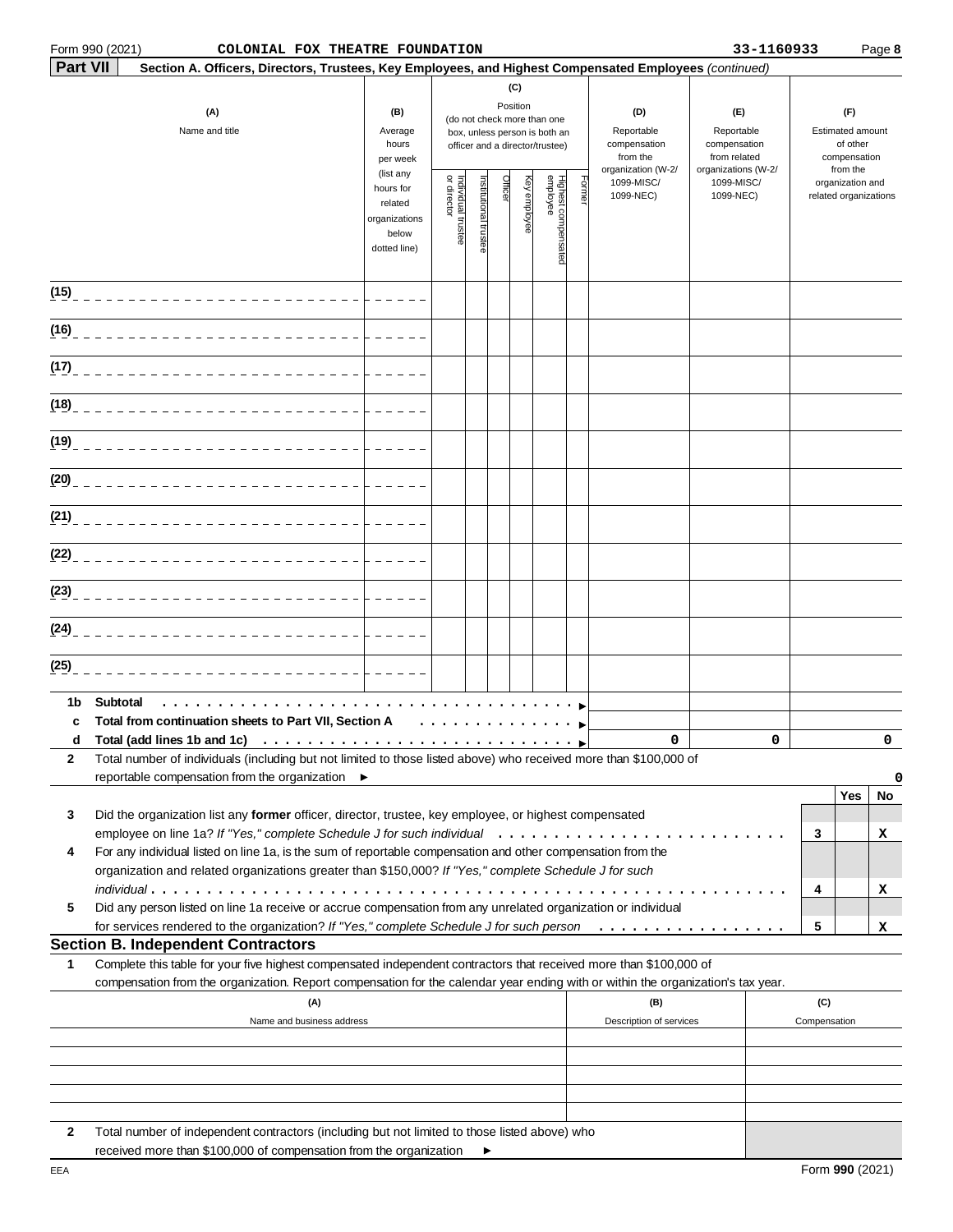| Form 990 (2021)                                           |    |                                                                                                                       |                |                |                 | COLONIAL FOX THEATRE FOUNDATION               |                      |                                              | 33-1160933                           | Page 9                                                        |
|-----------------------------------------------------------|----|-----------------------------------------------------------------------------------------------------------------------|----------------|----------------|-----------------|-----------------------------------------------|----------------------|----------------------------------------------|--------------------------------------|---------------------------------------------------------------|
| Part VIII                                                 |    | <b>Statement of Revenue</b>                                                                                           |                |                |                 |                                               |                      |                                              |                                      |                                                               |
|                                                           |    | Check if Schedule O contains a response or note to any line in this Part VIII                                         |                |                |                 |                                               | (A)<br>Total revenue | (B)<br>Related or exempt<br>function revenue | (C)<br>Unrelated<br>business revenue | (D)<br>Revenue excluded<br>from tax under<br>sections 512-514 |
|                                                           | 1a | Federated campaigns $\ldots$                                                                                          |                |                | 1a              |                                               |                      |                                              |                                      |                                                               |
|                                                           | b  | Membership dues                                                                                                       |                |                | 1b              |                                               |                      |                                              |                                      |                                                               |
| Contributions, Gifts, Grants<br>and Other Similar Amounts | c  | Fundraising events                                                                                                    |                |                | 1c              |                                               |                      |                                              |                                      |                                                               |
|                                                           | d  | Related organizations                                                                                                 |                |                | 1d              |                                               |                      |                                              |                                      |                                                               |
|                                                           | е  | Government grants (contributions)                                                                                     |                |                | 1e              | 46,355                                        |                      |                                              |                                      |                                                               |
|                                                           | f  | All other contributions, gifts, grants,                                                                               |                |                |                 |                                               |                      |                                              |                                      |                                                               |
|                                                           |    | and similar amounts not included above                                                                                |                |                | 1f              | 233,851                                       |                      |                                              |                                      |                                                               |
|                                                           | g  | Noncash contributions included in                                                                                     |                |                |                 |                                               |                      |                                              |                                      |                                                               |
|                                                           |    | lines 1a-1f $\ldots$ $\vert$                                                                                          |                |                | 1g ∣\$          | 2,466                                         |                      |                                              |                                      |                                                               |
|                                                           | h. | Total. Add lines 1a-1f ▶                                                                                              |                |                |                 |                                               | 280,206              |                                              |                                      |                                                               |
|                                                           |    |                                                                                                                       |                |                |                 | <b>Business Code</b>                          |                      |                                              |                                      |                                                               |
|                                                           | 2a |                                                                                                                       |                |                |                 |                                               |                      |                                              |                                      |                                                               |
|                                                           | b  | <u> 1989 - Johann Barn, fransk politik (f. 1989)</u>                                                                  |                |                |                 |                                               |                      |                                              |                                      |                                                               |
|                                                           | c  |                                                                                                                       |                |                |                 |                                               |                      |                                              |                                      |                                                               |
|                                                           | d  |                                                                                                                       |                |                |                 |                                               |                      |                                              |                                      |                                                               |
| Program Service<br>Revenue                                | е  |                                                                                                                       |                |                |                 |                                               |                      |                                              |                                      |                                                               |
|                                                           |    | f All other program service revenue $\ldots \ldots$                                                                   |                |                |                 |                                               |                      |                                              |                                      |                                                               |
|                                                           |    |                                                                                                                       |                |                |                 |                                               |                      |                                              |                                      |                                                               |
|                                                           | 3  | Investment income (including dividends, interest, and                                                                 |                |                |                 |                                               |                      |                                              |                                      |                                                               |
|                                                           |    | other similar amounts) $\ldots \ldots \ldots \ldots \ldots$                                                           |                |                |                 |                                               | 172                  | 172                                          |                                      |                                                               |
|                                                           | 4  | Income from investment of tax-exempt bond proceeds                                                                    |                |                |                 | $\ldots$                                      |                      |                                              |                                      |                                                               |
|                                                           | 5  |                                                                                                                       |                |                |                 |                                               |                      |                                              |                                      |                                                               |
|                                                           |    |                                                                                                                       |                | (i) Real       |                 | (ii) Personal                                 |                      |                                              |                                      |                                                               |
|                                                           |    | 6a Gross rents                                                                                                        | 6a             |                |                 |                                               |                      |                                              |                                      |                                                               |
|                                                           |    | <b>b</b> Less: rental expenses                                                                                        | 6b             |                |                 |                                               |                      |                                              |                                      |                                                               |
|                                                           |    | c Rental income or (loss)                                                                                             | 6с             |                |                 |                                               |                      |                                              |                                      |                                                               |
|                                                           |    | <b>d</b> Net rental income or (loss)                                                                                  |                |                |                 | ▶                                             |                      |                                              |                                      |                                                               |
|                                                           |    | <b>7a</b> Gross amount from                                                                                           |                | (i) Securities |                 | (ii) Other                                    |                      |                                              |                                      |                                                               |
|                                                           |    | sales of assets                                                                                                       |                |                |                 |                                               |                      |                                              |                                      |                                                               |
|                                                           |    | other than inventory                                                                                                  | 7a             |                |                 |                                               |                      |                                              |                                      |                                                               |
|                                                           |    | <b>b</b> Less: cost or other basis                                                                                    |                |                |                 |                                               |                      |                                              |                                      |                                                               |
|                                                           |    | and sales expenses                                                                                                    | 7 <sub>b</sub> |                |                 |                                               |                      |                                              |                                      |                                                               |
|                                                           |    | c Gain or (loss) $\ldots$ 7c                                                                                          |                |                |                 |                                               |                      |                                              |                                      |                                                               |
|                                                           |    |                                                                                                                       |                |                |                 |                                               |                      |                                              |                                      |                                                               |
| Other Revenue                                             |    | 8a Gross income from fundraising                                                                                      |                |                |                 |                                               |                      |                                              |                                      |                                                               |
|                                                           |    | events (not including \$                                                                                              |                |                |                 |                                               |                      |                                              |                                      |                                                               |
|                                                           |    | of contributions reported on line                                                                                     |                |                |                 |                                               |                      |                                              |                                      |                                                               |
|                                                           |    | 1c). See Part IV, line $18 \ldots \ldots$                                                                             |                |                | 8а              |                                               |                      |                                              |                                      |                                                               |
|                                                           |    | <b>b</b> Less: direct expenses                                                                                        |                |                | 8 <sub>b</sub>  |                                               |                      |                                              |                                      |                                                               |
|                                                           |    | c Net income or (loss) from fundraising events                                                                        |                |                |                 | .<br>▸                                        |                      |                                              |                                      |                                                               |
|                                                           |    | 9a Gross income from gaming                                                                                           |                |                |                 |                                               |                      |                                              |                                      |                                                               |
|                                                           |    | activities, See Part IV, line 19                                                                                      |                |                | 9a              |                                               |                      |                                              |                                      |                                                               |
|                                                           |    | b Less: direct expenses                                                                                               |                |                | 9 <sub>b</sub>  |                                               |                      |                                              |                                      |                                                               |
|                                                           |    | c Net income or (loss) from gaming activities                                                                         |                |                |                 | .<br>▸                                        |                      |                                              |                                      |                                                               |
|                                                           |    | 10a Gross sales of inventory, less                                                                                    |                |                |                 |                                               |                      |                                              |                                      |                                                               |
|                                                           |    | returns and allowances                                                                                                |                |                | 10a             |                                               |                      |                                              |                                      |                                                               |
|                                                           |    | <b>b</b> Less: $cost$ of goods sold $\ldots \ldots \ldots$                                                            |                |                | 10 <sub>b</sub> |                                               |                      |                                              |                                      |                                                               |
|                                                           |    | <b>c</b> Net income or (loss) from sales of inventory $\dots \dots$                                                   |                |                |                 | $\blacktriangleright$<br><b>Business Code</b> |                      |                                              |                                      |                                                               |
|                                                           |    | 11a MISCELLANEOUS INCOME                                                                                              |                |                |                 | 711110                                        | 14,386               | 14,386                                       |                                      |                                                               |
|                                                           | b  |                                                                                                                       |                |                |                 |                                               |                      |                                              |                                      |                                                               |
|                                                           | c  | <u> 1980 - Jan Stein Harry Stein Harry Stein Harry Stein Harry Stein Harry Stein Harry Stein Harry Stein Harry St</u> |                |                |                 |                                               |                      |                                              |                                      |                                                               |
| Miscellanous<br>Revenue                                   |    | <b>d</b> All other revenue $\ldots$ , $\ldots$ , $\ldots$ , $\ldots$                                                  |                |                |                 |                                               |                      |                                              |                                      |                                                               |
|                                                           |    |                                                                                                                       |                |                |                 |                                               | 14,386               |                                              |                                      |                                                               |
|                                                           |    | 12 Total revenue. See instructions ▶                                                                                  |                |                |                 |                                               | 294,764              | 14,558                                       | $\circ$                              | $\mathbf 0$                                                   |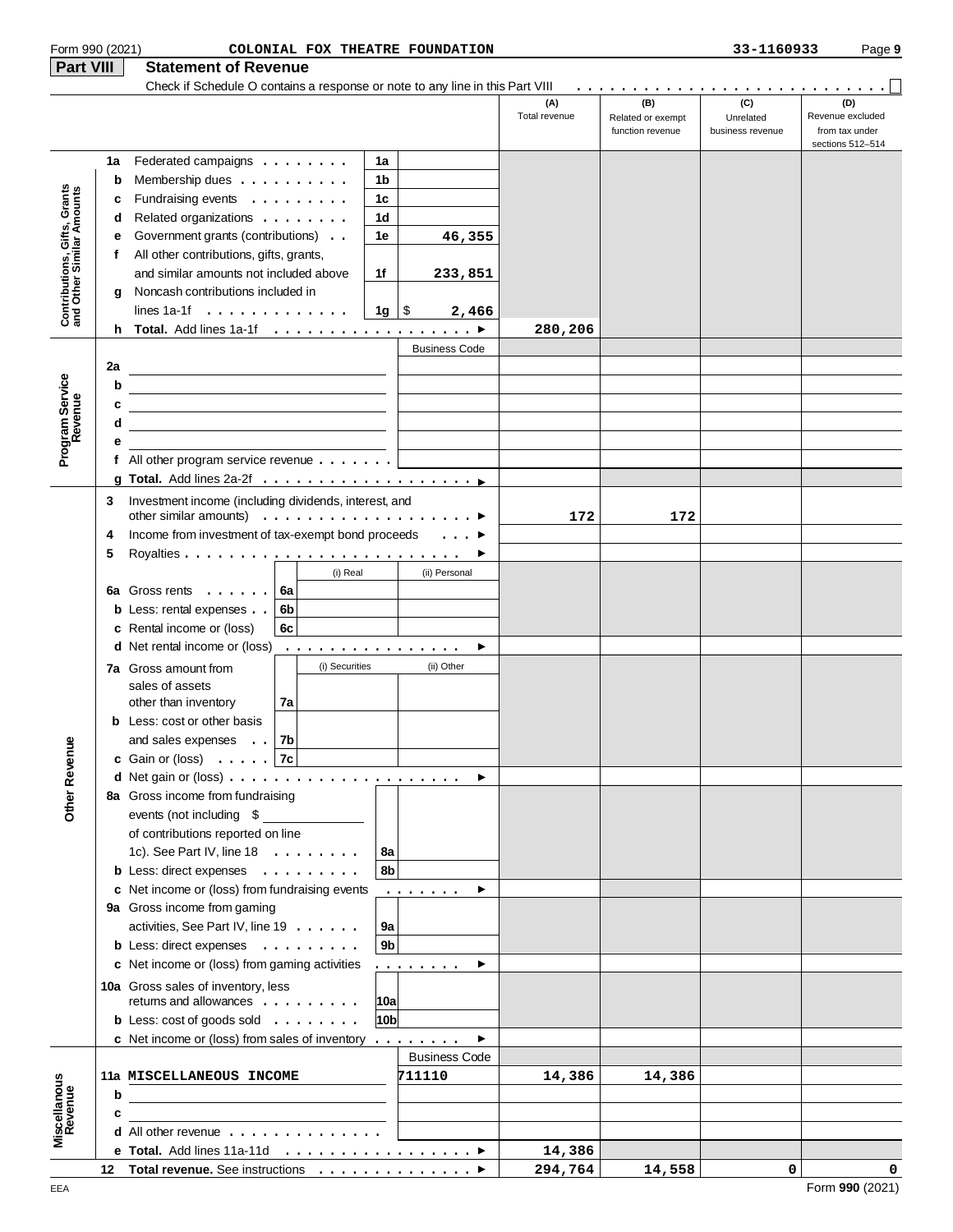### Form 990 (2021) Page **10 COLONIAL FOX THEATRE FOUNDATION 33-1160933**

| Check if Schedule O contains a response or note to any line in this Part IX<br>.<br>(B)<br>(C)<br>(D)<br>(A)<br>Do not include amounts reported on lines 6b, 7b,<br>Total expenses<br>Program service<br>Management and<br>Fundraising<br>8b, 9b, and 10b of Part VIII.<br>general expenses<br>expenses<br>expenses<br>Grants and other assistance to domestic organizations<br>1<br>and domestic governments. See Part IV, line 21<br>Grants and other assistance to domestic<br>2<br>individuals. See Part IV, line 22<br>Grants and other assistance to foreign<br>3<br>organizations, foreign governments, and<br>foreign individuals. See Part IV, lines 15 and 16<br>Benefits paid to or for members<br>4<br>5<br>Compensation of current officers, directors,<br>trustees, and key employees $\dots \dots$<br>72,000<br>68,954<br>3,032<br>14<br>$\begin{array}{cccccccccccccc} \bullet & \bullet & \bullet & \bullet & \bullet & \bullet & \bullet & \bullet \end{array}$<br>Compensation not included above, to disqualified<br>6<br>persons (as defined under section 4958(f)(1)) and<br>persons described in section 4958(c)(3)(B)<br>Other salaries and wages<br>30,734<br>29,434<br>6<br>7<br>.<br>1,294<br>Pension plan accruals and contributions (include<br>8<br>section 401(k) and 403(b) employer contributions)<br>$\ddots$<br>Other employee benefits<br>4,164<br>9<br>3,988<br>175<br>1<br>10<br>8,510<br>358<br>$\mathbf{2}$<br>8,150<br>Fees for services (nonemployees):<br>11<br>a<br>Accounting $\ldots \ldots \ldots \ldots \ldots \ldots \ldots$<br>3,427<br>2,190<br>96<br>1,141<br>Professional fundraising services. See Part IV, line 17 .<br>е<br>Investment management fees $\dots \dots \dots \dots$<br>f<br>Other. (If line 11g amount exceeds 10% of line 25, column<br>g<br>(A) amount, list line 11g expenses on Schedule O.)<br>Advertising and promotion<br>12<br>128<br>123<br>5<br>14,551<br>13<br>Office expenses $\dots \dots \dots \dots \dots \dots$<br>15,194<br>639<br>4<br>14<br>Information technology $\dots \dots \dots \dots \dots \dots$<br>4,145<br>3,969<br>$\mathbf{1}$<br>175<br>15<br>$\overline{7}$<br>32,607<br>31,227<br>1,373<br>16<br>17<br>1,033<br>1,033<br>Payments of travel or entertainment expenses<br>18<br>for any federal, state, or local public officials<br>Conferences, conventions, and meetings<br>19<br>$\cdots$<br>20<br>Payments to affiliates<br>21<br>Depreciation, depletion, and amortization<br>22<br>226<br>226<br>23<br>8,859<br>8,484<br>373<br>Insurance $\ldots$ , $\ldots$ , $\ldots$ , $\ldots$ , $\ldots$<br>2<br>Other expenses. Itemize expenses not covered<br>24<br>above (List miscellaneous expenses on line 24e. If<br>line 24e amount exceeds 10% of line 25, column<br>(A) amount, list line 24e expenses on Schedule O.)<br>2<br>LICENCES AND TAX<br>40<br>38<br>а<br>4<br>96<br><b>GRANT FEES</b><br>100<br>74,939<br>766<br><b>CAMPAIGN EXPENSE</b><br>74,173<br>d<br>All other expenses<br>2,580<br>2,475<br>105<br>е<br>Total functional expenses. Add lines 1 through 24e. .<br>258,686<br>75,351<br>25<br>174,938<br>8,397<br>Joint costs. Complete this line only if the<br>26<br>organization reported in column (B) joint costs<br>from a combined educational campaign and<br>fundraising solicitation. Check here $\blacktriangleright$ $\Box$ if | Section 501(c)(3) and 501(c)(4) organizations must complete all columns. All other organizations must complete column (A). |  |  |
|--------------------------------------------------------------------------------------------------------------------------------------------------------------------------------------------------------------------------------------------------------------------------------------------------------------------------------------------------------------------------------------------------------------------------------------------------------------------------------------------------------------------------------------------------------------------------------------------------------------------------------------------------------------------------------------------------------------------------------------------------------------------------------------------------------------------------------------------------------------------------------------------------------------------------------------------------------------------------------------------------------------------------------------------------------------------------------------------------------------------------------------------------------------------------------------------------------------------------------------------------------------------------------------------------------------------------------------------------------------------------------------------------------------------------------------------------------------------------------------------------------------------------------------------------------------------------------------------------------------------------------------------------------------------------------------------------------------------------------------------------------------------------------------------------------------------------------------------------------------------------------------------------------------------------------------------------------------------------------------------------------------------------------------------------------------------------------------------------------------------------------------------------------------------------------------------------------------------------------------------------------------------------------------------------------------------------------------------------------------------------------------------------------------------------------------------------------------------------------------------------------------------------------------------------------------------------------------------------------------------------------------------------------------------------------------------------------------------------------------------------------------------------------------------------------------------------------------------------------------------------------------------------------------------------------------------------------------------------------------------------------------------------------------------------------------------------------------------------------------------------------------------------------------------------------------------------------------------------------------------------------------------------------------------------------------------------------------------------------------------------|----------------------------------------------------------------------------------------------------------------------------|--|--|
|                                                                                                                                                                                                                                                                                                                                                                                                                                                                                                                                                                                                                                                                                                                                                                                                                                                                                                                                                                                                                                                                                                                                                                                                                                                                                                                                                                                                                                                                                                                                                                                                                                                                                                                                                                                                                                                                                                                                                                                                                                                                                                                                                                                                                                                                                                                                                                                                                                                                                                                                                                                                                                                                                                                                                                                                                                                                                                                                                                                                                                                                                                                                                                                                                                                                                                                                                                          |                                                                                                                            |  |  |
|                                                                                                                                                                                                                                                                                                                                                                                                                                                                                                                                                                                                                                                                                                                                                                                                                                                                                                                                                                                                                                                                                                                                                                                                                                                                                                                                                                                                                                                                                                                                                                                                                                                                                                                                                                                                                                                                                                                                                                                                                                                                                                                                                                                                                                                                                                                                                                                                                                                                                                                                                                                                                                                                                                                                                                                                                                                                                                                                                                                                                                                                                                                                                                                                                                                                                                                                                                          |                                                                                                                            |  |  |
|                                                                                                                                                                                                                                                                                                                                                                                                                                                                                                                                                                                                                                                                                                                                                                                                                                                                                                                                                                                                                                                                                                                                                                                                                                                                                                                                                                                                                                                                                                                                                                                                                                                                                                                                                                                                                                                                                                                                                                                                                                                                                                                                                                                                                                                                                                                                                                                                                                                                                                                                                                                                                                                                                                                                                                                                                                                                                                                                                                                                                                                                                                                                                                                                                                                                                                                                                                          |                                                                                                                            |  |  |
|                                                                                                                                                                                                                                                                                                                                                                                                                                                                                                                                                                                                                                                                                                                                                                                                                                                                                                                                                                                                                                                                                                                                                                                                                                                                                                                                                                                                                                                                                                                                                                                                                                                                                                                                                                                                                                                                                                                                                                                                                                                                                                                                                                                                                                                                                                                                                                                                                                                                                                                                                                                                                                                                                                                                                                                                                                                                                                                                                                                                                                                                                                                                                                                                                                                                                                                                                                          |                                                                                                                            |  |  |
|                                                                                                                                                                                                                                                                                                                                                                                                                                                                                                                                                                                                                                                                                                                                                                                                                                                                                                                                                                                                                                                                                                                                                                                                                                                                                                                                                                                                                                                                                                                                                                                                                                                                                                                                                                                                                                                                                                                                                                                                                                                                                                                                                                                                                                                                                                                                                                                                                                                                                                                                                                                                                                                                                                                                                                                                                                                                                                                                                                                                                                                                                                                                                                                                                                                                                                                                                                          |                                                                                                                            |  |  |
|                                                                                                                                                                                                                                                                                                                                                                                                                                                                                                                                                                                                                                                                                                                                                                                                                                                                                                                                                                                                                                                                                                                                                                                                                                                                                                                                                                                                                                                                                                                                                                                                                                                                                                                                                                                                                                                                                                                                                                                                                                                                                                                                                                                                                                                                                                                                                                                                                                                                                                                                                                                                                                                                                                                                                                                                                                                                                                                                                                                                                                                                                                                                                                                                                                                                                                                                                                          |                                                                                                                            |  |  |
|                                                                                                                                                                                                                                                                                                                                                                                                                                                                                                                                                                                                                                                                                                                                                                                                                                                                                                                                                                                                                                                                                                                                                                                                                                                                                                                                                                                                                                                                                                                                                                                                                                                                                                                                                                                                                                                                                                                                                                                                                                                                                                                                                                                                                                                                                                                                                                                                                                                                                                                                                                                                                                                                                                                                                                                                                                                                                                                                                                                                                                                                                                                                                                                                                                                                                                                                                                          |                                                                                                                            |  |  |
|                                                                                                                                                                                                                                                                                                                                                                                                                                                                                                                                                                                                                                                                                                                                                                                                                                                                                                                                                                                                                                                                                                                                                                                                                                                                                                                                                                                                                                                                                                                                                                                                                                                                                                                                                                                                                                                                                                                                                                                                                                                                                                                                                                                                                                                                                                                                                                                                                                                                                                                                                                                                                                                                                                                                                                                                                                                                                                                                                                                                                                                                                                                                                                                                                                                                                                                                                                          |                                                                                                                            |  |  |
|                                                                                                                                                                                                                                                                                                                                                                                                                                                                                                                                                                                                                                                                                                                                                                                                                                                                                                                                                                                                                                                                                                                                                                                                                                                                                                                                                                                                                                                                                                                                                                                                                                                                                                                                                                                                                                                                                                                                                                                                                                                                                                                                                                                                                                                                                                                                                                                                                                                                                                                                                                                                                                                                                                                                                                                                                                                                                                                                                                                                                                                                                                                                                                                                                                                                                                                                                                          |                                                                                                                            |  |  |
|                                                                                                                                                                                                                                                                                                                                                                                                                                                                                                                                                                                                                                                                                                                                                                                                                                                                                                                                                                                                                                                                                                                                                                                                                                                                                                                                                                                                                                                                                                                                                                                                                                                                                                                                                                                                                                                                                                                                                                                                                                                                                                                                                                                                                                                                                                                                                                                                                                                                                                                                                                                                                                                                                                                                                                                                                                                                                                                                                                                                                                                                                                                                                                                                                                                                                                                                                                          |                                                                                                                            |  |  |
|                                                                                                                                                                                                                                                                                                                                                                                                                                                                                                                                                                                                                                                                                                                                                                                                                                                                                                                                                                                                                                                                                                                                                                                                                                                                                                                                                                                                                                                                                                                                                                                                                                                                                                                                                                                                                                                                                                                                                                                                                                                                                                                                                                                                                                                                                                                                                                                                                                                                                                                                                                                                                                                                                                                                                                                                                                                                                                                                                                                                                                                                                                                                                                                                                                                                                                                                                                          |                                                                                                                            |  |  |
|                                                                                                                                                                                                                                                                                                                                                                                                                                                                                                                                                                                                                                                                                                                                                                                                                                                                                                                                                                                                                                                                                                                                                                                                                                                                                                                                                                                                                                                                                                                                                                                                                                                                                                                                                                                                                                                                                                                                                                                                                                                                                                                                                                                                                                                                                                                                                                                                                                                                                                                                                                                                                                                                                                                                                                                                                                                                                                                                                                                                                                                                                                                                                                                                                                                                                                                                                                          |                                                                                                                            |  |  |
|                                                                                                                                                                                                                                                                                                                                                                                                                                                                                                                                                                                                                                                                                                                                                                                                                                                                                                                                                                                                                                                                                                                                                                                                                                                                                                                                                                                                                                                                                                                                                                                                                                                                                                                                                                                                                                                                                                                                                                                                                                                                                                                                                                                                                                                                                                                                                                                                                                                                                                                                                                                                                                                                                                                                                                                                                                                                                                                                                                                                                                                                                                                                                                                                                                                                                                                                                                          |                                                                                                                            |  |  |
|                                                                                                                                                                                                                                                                                                                                                                                                                                                                                                                                                                                                                                                                                                                                                                                                                                                                                                                                                                                                                                                                                                                                                                                                                                                                                                                                                                                                                                                                                                                                                                                                                                                                                                                                                                                                                                                                                                                                                                                                                                                                                                                                                                                                                                                                                                                                                                                                                                                                                                                                                                                                                                                                                                                                                                                                                                                                                                                                                                                                                                                                                                                                                                                                                                                                                                                                                                          |                                                                                                                            |  |  |
|                                                                                                                                                                                                                                                                                                                                                                                                                                                                                                                                                                                                                                                                                                                                                                                                                                                                                                                                                                                                                                                                                                                                                                                                                                                                                                                                                                                                                                                                                                                                                                                                                                                                                                                                                                                                                                                                                                                                                                                                                                                                                                                                                                                                                                                                                                                                                                                                                                                                                                                                                                                                                                                                                                                                                                                                                                                                                                                                                                                                                                                                                                                                                                                                                                                                                                                                                                          |                                                                                                                            |  |  |
|                                                                                                                                                                                                                                                                                                                                                                                                                                                                                                                                                                                                                                                                                                                                                                                                                                                                                                                                                                                                                                                                                                                                                                                                                                                                                                                                                                                                                                                                                                                                                                                                                                                                                                                                                                                                                                                                                                                                                                                                                                                                                                                                                                                                                                                                                                                                                                                                                                                                                                                                                                                                                                                                                                                                                                                                                                                                                                                                                                                                                                                                                                                                                                                                                                                                                                                                                                          |                                                                                                                            |  |  |
|                                                                                                                                                                                                                                                                                                                                                                                                                                                                                                                                                                                                                                                                                                                                                                                                                                                                                                                                                                                                                                                                                                                                                                                                                                                                                                                                                                                                                                                                                                                                                                                                                                                                                                                                                                                                                                                                                                                                                                                                                                                                                                                                                                                                                                                                                                                                                                                                                                                                                                                                                                                                                                                                                                                                                                                                                                                                                                                                                                                                                                                                                                                                                                                                                                                                                                                                                                          |                                                                                                                            |  |  |
|                                                                                                                                                                                                                                                                                                                                                                                                                                                                                                                                                                                                                                                                                                                                                                                                                                                                                                                                                                                                                                                                                                                                                                                                                                                                                                                                                                                                                                                                                                                                                                                                                                                                                                                                                                                                                                                                                                                                                                                                                                                                                                                                                                                                                                                                                                                                                                                                                                                                                                                                                                                                                                                                                                                                                                                                                                                                                                                                                                                                                                                                                                                                                                                                                                                                                                                                                                          |                                                                                                                            |  |  |
|                                                                                                                                                                                                                                                                                                                                                                                                                                                                                                                                                                                                                                                                                                                                                                                                                                                                                                                                                                                                                                                                                                                                                                                                                                                                                                                                                                                                                                                                                                                                                                                                                                                                                                                                                                                                                                                                                                                                                                                                                                                                                                                                                                                                                                                                                                                                                                                                                                                                                                                                                                                                                                                                                                                                                                                                                                                                                                                                                                                                                                                                                                                                                                                                                                                                                                                                                                          |                                                                                                                            |  |  |
|                                                                                                                                                                                                                                                                                                                                                                                                                                                                                                                                                                                                                                                                                                                                                                                                                                                                                                                                                                                                                                                                                                                                                                                                                                                                                                                                                                                                                                                                                                                                                                                                                                                                                                                                                                                                                                                                                                                                                                                                                                                                                                                                                                                                                                                                                                                                                                                                                                                                                                                                                                                                                                                                                                                                                                                                                                                                                                                                                                                                                                                                                                                                                                                                                                                                                                                                                                          |                                                                                                                            |  |  |
|                                                                                                                                                                                                                                                                                                                                                                                                                                                                                                                                                                                                                                                                                                                                                                                                                                                                                                                                                                                                                                                                                                                                                                                                                                                                                                                                                                                                                                                                                                                                                                                                                                                                                                                                                                                                                                                                                                                                                                                                                                                                                                                                                                                                                                                                                                                                                                                                                                                                                                                                                                                                                                                                                                                                                                                                                                                                                                                                                                                                                                                                                                                                                                                                                                                                                                                                                                          |                                                                                                                            |  |  |
|                                                                                                                                                                                                                                                                                                                                                                                                                                                                                                                                                                                                                                                                                                                                                                                                                                                                                                                                                                                                                                                                                                                                                                                                                                                                                                                                                                                                                                                                                                                                                                                                                                                                                                                                                                                                                                                                                                                                                                                                                                                                                                                                                                                                                                                                                                                                                                                                                                                                                                                                                                                                                                                                                                                                                                                                                                                                                                                                                                                                                                                                                                                                                                                                                                                                                                                                                                          |                                                                                                                            |  |  |
|                                                                                                                                                                                                                                                                                                                                                                                                                                                                                                                                                                                                                                                                                                                                                                                                                                                                                                                                                                                                                                                                                                                                                                                                                                                                                                                                                                                                                                                                                                                                                                                                                                                                                                                                                                                                                                                                                                                                                                                                                                                                                                                                                                                                                                                                                                                                                                                                                                                                                                                                                                                                                                                                                                                                                                                                                                                                                                                                                                                                                                                                                                                                                                                                                                                                                                                                                                          |                                                                                                                            |  |  |
|                                                                                                                                                                                                                                                                                                                                                                                                                                                                                                                                                                                                                                                                                                                                                                                                                                                                                                                                                                                                                                                                                                                                                                                                                                                                                                                                                                                                                                                                                                                                                                                                                                                                                                                                                                                                                                                                                                                                                                                                                                                                                                                                                                                                                                                                                                                                                                                                                                                                                                                                                                                                                                                                                                                                                                                                                                                                                                                                                                                                                                                                                                                                                                                                                                                                                                                                                                          |                                                                                                                            |  |  |
|                                                                                                                                                                                                                                                                                                                                                                                                                                                                                                                                                                                                                                                                                                                                                                                                                                                                                                                                                                                                                                                                                                                                                                                                                                                                                                                                                                                                                                                                                                                                                                                                                                                                                                                                                                                                                                                                                                                                                                                                                                                                                                                                                                                                                                                                                                                                                                                                                                                                                                                                                                                                                                                                                                                                                                                                                                                                                                                                                                                                                                                                                                                                                                                                                                                                                                                                                                          |                                                                                                                            |  |  |
|                                                                                                                                                                                                                                                                                                                                                                                                                                                                                                                                                                                                                                                                                                                                                                                                                                                                                                                                                                                                                                                                                                                                                                                                                                                                                                                                                                                                                                                                                                                                                                                                                                                                                                                                                                                                                                                                                                                                                                                                                                                                                                                                                                                                                                                                                                                                                                                                                                                                                                                                                                                                                                                                                                                                                                                                                                                                                                                                                                                                                                                                                                                                                                                                                                                                                                                                                                          |                                                                                                                            |  |  |
|                                                                                                                                                                                                                                                                                                                                                                                                                                                                                                                                                                                                                                                                                                                                                                                                                                                                                                                                                                                                                                                                                                                                                                                                                                                                                                                                                                                                                                                                                                                                                                                                                                                                                                                                                                                                                                                                                                                                                                                                                                                                                                                                                                                                                                                                                                                                                                                                                                                                                                                                                                                                                                                                                                                                                                                                                                                                                                                                                                                                                                                                                                                                                                                                                                                                                                                                                                          |                                                                                                                            |  |  |
|                                                                                                                                                                                                                                                                                                                                                                                                                                                                                                                                                                                                                                                                                                                                                                                                                                                                                                                                                                                                                                                                                                                                                                                                                                                                                                                                                                                                                                                                                                                                                                                                                                                                                                                                                                                                                                                                                                                                                                                                                                                                                                                                                                                                                                                                                                                                                                                                                                                                                                                                                                                                                                                                                                                                                                                                                                                                                                                                                                                                                                                                                                                                                                                                                                                                                                                                                                          |                                                                                                                            |  |  |
|                                                                                                                                                                                                                                                                                                                                                                                                                                                                                                                                                                                                                                                                                                                                                                                                                                                                                                                                                                                                                                                                                                                                                                                                                                                                                                                                                                                                                                                                                                                                                                                                                                                                                                                                                                                                                                                                                                                                                                                                                                                                                                                                                                                                                                                                                                                                                                                                                                                                                                                                                                                                                                                                                                                                                                                                                                                                                                                                                                                                                                                                                                                                                                                                                                                                                                                                                                          |                                                                                                                            |  |  |
|                                                                                                                                                                                                                                                                                                                                                                                                                                                                                                                                                                                                                                                                                                                                                                                                                                                                                                                                                                                                                                                                                                                                                                                                                                                                                                                                                                                                                                                                                                                                                                                                                                                                                                                                                                                                                                                                                                                                                                                                                                                                                                                                                                                                                                                                                                                                                                                                                                                                                                                                                                                                                                                                                                                                                                                                                                                                                                                                                                                                                                                                                                                                                                                                                                                                                                                                                                          |                                                                                                                            |  |  |
|                                                                                                                                                                                                                                                                                                                                                                                                                                                                                                                                                                                                                                                                                                                                                                                                                                                                                                                                                                                                                                                                                                                                                                                                                                                                                                                                                                                                                                                                                                                                                                                                                                                                                                                                                                                                                                                                                                                                                                                                                                                                                                                                                                                                                                                                                                                                                                                                                                                                                                                                                                                                                                                                                                                                                                                                                                                                                                                                                                                                                                                                                                                                                                                                                                                                                                                                                                          |                                                                                                                            |  |  |
|                                                                                                                                                                                                                                                                                                                                                                                                                                                                                                                                                                                                                                                                                                                                                                                                                                                                                                                                                                                                                                                                                                                                                                                                                                                                                                                                                                                                                                                                                                                                                                                                                                                                                                                                                                                                                                                                                                                                                                                                                                                                                                                                                                                                                                                                                                                                                                                                                                                                                                                                                                                                                                                                                                                                                                                                                                                                                                                                                                                                                                                                                                                                                                                                                                                                                                                                                                          |                                                                                                                            |  |  |
|                                                                                                                                                                                                                                                                                                                                                                                                                                                                                                                                                                                                                                                                                                                                                                                                                                                                                                                                                                                                                                                                                                                                                                                                                                                                                                                                                                                                                                                                                                                                                                                                                                                                                                                                                                                                                                                                                                                                                                                                                                                                                                                                                                                                                                                                                                                                                                                                                                                                                                                                                                                                                                                                                                                                                                                                                                                                                                                                                                                                                                                                                                                                                                                                                                                                                                                                                                          |                                                                                                                            |  |  |
|                                                                                                                                                                                                                                                                                                                                                                                                                                                                                                                                                                                                                                                                                                                                                                                                                                                                                                                                                                                                                                                                                                                                                                                                                                                                                                                                                                                                                                                                                                                                                                                                                                                                                                                                                                                                                                                                                                                                                                                                                                                                                                                                                                                                                                                                                                                                                                                                                                                                                                                                                                                                                                                                                                                                                                                                                                                                                                                                                                                                                                                                                                                                                                                                                                                                                                                                                                          |                                                                                                                            |  |  |
|                                                                                                                                                                                                                                                                                                                                                                                                                                                                                                                                                                                                                                                                                                                                                                                                                                                                                                                                                                                                                                                                                                                                                                                                                                                                                                                                                                                                                                                                                                                                                                                                                                                                                                                                                                                                                                                                                                                                                                                                                                                                                                                                                                                                                                                                                                                                                                                                                                                                                                                                                                                                                                                                                                                                                                                                                                                                                                                                                                                                                                                                                                                                                                                                                                                                                                                                                                          |                                                                                                                            |  |  |
|                                                                                                                                                                                                                                                                                                                                                                                                                                                                                                                                                                                                                                                                                                                                                                                                                                                                                                                                                                                                                                                                                                                                                                                                                                                                                                                                                                                                                                                                                                                                                                                                                                                                                                                                                                                                                                                                                                                                                                                                                                                                                                                                                                                                                                                                                                                                                                                                                                                                                                                                                                                                                                                                                                                                                                                                                                                                                                                                                                                                                                                                                                                                                                                                                                                                                                                                                                          |                                                                                                                            |  |  |
|                                                                                                                                                                                                                                                                                                                                                                                                                                                                                                                                                                                                                                                                                                                                                                                                                                                                                                                                                                                                                                                                                                                                                                                                                                                                                                                                                                                                                                                                                                                                                                                                                                                                                                                                                                                                                                                                                                                                                                                                                                                                                                                                                                                                                                                                                                                                                                                                                                                                                                                                                                                                                                                                                                                                                                                                                                                                                                                                                                                                                                                                                                                                                                                                                                                                                                                                                                          |                                                                                                                            |  |  |
|                                                                                                                                                                                                                                                                                                                                                                                                                                                                                                                                                                                                                                                                                                                                                                                                                                                                                                                                                                                                                                                                                                                                                                                                                                                                                                                                                                                                                                                                                                                                                                                                                                                                                                                                                                                                                                                                                                                                                                                                                                                                                                                                                                                                                                                                                                                                                                                                                                                                                                                                                                                                                                                                                                                                                                                                                                                                                                                                                                                                                                                                                                                                                                                                                                                                                                                                                                          |                                                                                                                            |  |  |
|                                                                                                                                                                                                                                                                                                                                                                                                                                                                                                                                                                                                                                                                                                                                                                                                                                                                                                                                                                                                                                                                                                                                                                                                                                                                                                                                                                                                                                                                                                                                                                                                                                                                                                                                                                                                                                                                                                                                                                                                                                                                                                                                                                                                                                                                                                                                                                                                                                                                                                                                                                                                                                                                                                                                                                                                                                                                                                                                                                                                                                                                                                                                                                                                                                                                                                                                                                          |                                                                                                                            |  |  |
|                                                                                                                                                                                                                                                                                                                                                                                                                                                                                                                                                                                                                                                                                                                                                                                                                                                                                                                                                                                                                                                                                                                                                                                                                                                                                                                                                                                                                                                                                                                                                                                                                                                                                                                                                                                                                                                                                                                                                                                                                                                                                                                                                                                                                                                                                                                                                                                                                                                                                                                                                                                                                                                                                                                                                                                                                                                                                                                                                                                                                                                                                                                                                                                                                                                                                                                                                                          |                                                                                                                            |  |  |
|                                                                                                                                                                                                                                                                                                                                                                                                                                                                                                                                                                                                                                                                                                                                                                                                                                                                                                                                                                                                                                                                                                                                                                                                                                                                                                                                                                                                                                                                                                                                                                                                                                                                                                                                                                                                                                                                                                                                                                                                                                                                                                                                                                                                                                                                                                                                                                                                                                                                                                                                                                                                                                                                                                                                                                                                                                                                                                                                                                                                                                                                                                                                                                                                                                                                                                                                                                          |                                                                                                                            |  |  |
|                                                                                                                                                                                                                                                                                                                                                                                                                                                                                                                                                                                                                                                                                                                                                                                                                                                                                                                                                                                                                                                                                                                                                                                                                                                                                                                                                                                                                                                                                                                                                                                                                                                                                                                                                                                                                                                                                                                                                                                                                                                                                                                                                                                                                                                                                                                                                                                                                                                                                                                                                                                                                                                                                                                                                                                                                                                                                                                                                                                                                                                                                                                                                                                                                                                                                                                                                                          |                                                                                                                            |  |  |
|                                                                                                                                                                                                                                                                                                                                                                                                                                                                                                                                                                                                                                                                                                                                                                                                                                                                                                                                                                                                                                                                                                                                                                                                                                                                                                                                                                                                                                                                                                                                                                                                                                                                                                                                                                                                                                                                                                                                                                                                                                                                                                                                                                                                                                                                                                                                                                                                                                                                                                                                                                                                                                                                                                                                                                                                                                                                                                                                                                                                                                                                                                                                                                                                                                                                                                                                                                          |                                                                                                                            |  |  |
|                                                                                                                                                                                                                                                                                                                                                                                                                                                                                                                                                                                                                                                                                                                                                                                                                                                                                                                                                                                                                                                                                                                                                                                                                                                                                                                                                                                                                                                                                                                                                                                                                                                                                                                                                                                                                                                                                                                                                                                                                                                                                                                                                                                                                                                                                                                                                                                                                                                                                                                                                                                                                                                                                                                                                                                                                                                                                                                                                                                                                                                                                                                                                                                                                                                                                                                                                                          |                                                                                                                            |  |  |
|                                                                                                                                                                                                                                                                                                                                                                                                                                                                                                                                                                                                                                                                                                                                                                                                                                                                                                                                                                                                                                                                                                                                                                                                                                                                                                                                                                                                                                                                                                                                                                                                                                                                                                                                                                                                                                                                                                                                                                                                                                                                                                                                                                                                                                                                                                                                                                                                                                                                                                                                                                                                                                                                                                                                                                                                                                                                                                                                                                                                                                                                                                                                                                                                                                                                                                                                                                          |                                                                                                                            |  |  |
|                                                                                                                                                                                                                                                                                                                                                                                                                                                                                                                                                                                                                                                                                                                                                                                                                                                                                                                                                                                                                                                                                                                                                                                                                                                                                                                                                                                                                                                                                                                                                                                                                                                                                                                                                                                                                                                                                                                                                                                                                                                                                                                                                                                                                                                                                                                                                                                                                                                                                                                                                                                                                                                                                                                                                                                                                                                                                                                                                                                                                                                                                                                                                                                                                                                                                                                                                                          |                                                                                                                            |  |  |
|                                                                                                                                                                                                                                                                                                                                                                                                                                                                                                                                                                                                                                                                                                                                                                                                                                                                                                                                                                                                                                                                                                                                                                                                                                                                                                                                                                                                                                                                                                                                                                                                                                                                                                                                                                                                                                                                                                                                                                                                                                                                                                                                                                                                                                                                                                                                                                                                                                                                                                                                                                                                                                                                                                                                                                                                                                                                                                                                                                                                                                                                                                                                                                                                                                                                                                                                                                          |                                                                                                                            |  |  |
|                                                                                                                                                                                                                                                                                                                                                                                                                                                                                                                                                                                                                                                                                                                                                                                                                                                                                                                                                                                                                                                                                                                                                                                                                                                                                                                                                                                                                                                                                                                                                                                                                                                                                                                                                                                                                                                                                                                                                                                                                                                                                                                                                                                                                                                                                                                                                                                                                                                                                                                                                                                                                                                                                                                                                                                                                                                                                                                                                                                                                                                                                                                                                                                                                                                                                                                                                                          |                                                                                                                            |  |  |
|                                                                                                                                                                                                                                                                                                                                                                                                                                                                                                                                                                                                                                                                                                                                                                                                                                                                                                                                                                                                                                                                                                                                                                                                                                                                                                                                                                                                                                                                                                                                                                                                                                                                                                                                                                                                                                                                                                                                                                                                                                                                                                                                                                                                                                                                                                                                                                                                                                                                                                                                                                                                                                                                                                                                                                                                                                                                                                                                                                                                                                                                                                                                                                                                                                                                                                                                                                          |                                                                                                                            |  |  |
|                                                                                                                                                                                                                                                                                                                                                                                                                                                                                                                                                                                                                                                                                                                                                                                                                                                                                                                                                                                                                                                                                                                                                                                                                                                                                                                                                                                                                                                                                                                                                                                                                                                                                                                                                                                                                                                                                                                                                                                                                                                                                                                                                                                                                                                                                                                                                                                                                                                                                                                                                                                                                                                                                                                                                                                                                                                                                                                                                                                                                                                                                                                                                                                                                                                                                                                                                                          |                                                                                                                            |  |  |
|                                                                                                                                                                                                                                                                                                                                                                                                                                                                                                                                                                                                                                                                                                                                                                                                                                                                                                                                                                                                                                                                                                                                                                                                                                                                                                                                                                                                                                                                                                                                                                                                                                                                                                                                                                                                                                                                                                                                                                                                                                                                                                                                                                                                                                                                                                                                                                                                                                                                                                                                                                                                                                                                                                                                                                                                                                                                                                                                                                                                                                                                                                                                                                                                                                                                                                                                                                          |                                                                                                                            |  |  |
|                                                                                                                                                                                                                                                                                                                                                                                                                                                                                                                                                                                                                                                                                                                                                                                                                                                                                                                                                                                                                                                                                                                                                                                                                                                                                                                                                                                                                                                                                                                                                                                                                                                                                                                                                                                                                                                                                                                                                                                                                                                                                                                                                                                                                                                                                                                                                                                                                                                                                                                                                                                                                                                                                                                                                                                                                                                                                                                                                                                                                                                                                                                                                                                                                                                                                                                                                                          |                                                                                                                            |  |  |
|                                                                                                                                                                                                                                                                                                                                                                                                                                                                                                                                                                                                                                                                                                                                                                                                                                                                                                                                                                                                                                                                                                                                                                                                                                                                                                                                                                                                                                                                                                                                                                                                                                                                                                                                                                                                                                                                                                                                                                                                                                                                                                                                                                                                                                                                                                                                                                                                                                                                                                                                                                                                                                                                                                                                                                                                                                                                                                                                                                                                                                                                                                                                                                                                                                                                                                                                                                          |                                                                                                                            |  |  |
|                                                                                                                                                                                                                                                                                                                                                                                                                                                                                                                                                                                                                                                                                                                                                                                                                                                                                                                                                                                                                                                                                                                                                                                                                                                                                                                                                                                                                                                                                                                                                                                                                                                                                                                                                                                                                                                                                                                                                                                                                                                                                                                                                                                                                                                                                                                                                                                                                                                                                                                                                                                                                                                                                                                                                                                                                                                                                                                                                                                                                                                                                                                                                                                                                                                                                                                                                                          |                                                                                                                            |  |  |
|                                                                                                                                                                                                                                                                                                                                                                                                                                                                                                                                                                                                                                                                                                                                                                                                                                                                                                                                                                                                                                                                                                                                                                                                                                                                                                                                                                                                                                                                                                                                                                                                                                                                                                                                                                                                                                                                                                                                                                                                                                                                                                                                                                                                                                                                                                                                                                                                                                                                                                                                                                                                                                                                                                                                                                                                                                                                                                                                                                                                                                                                                                                                                                                                                                                                                                                                                                          |                                                                                                                            |  |  |
|                                                                                                                                                                                                                                                                                                                                                                                                                                                                                                                                                                                                                                                                                                                                                                                                                                                                                                                                                                                                                                                                                                                                                                                                                                                                                                                                                                                                                                                                                                                                                                                                                                                                                                                                                                                                                                                                                                                                                                                                                                                                                                                                                                                                                                                                                                                                                                                                                                                                                                                                                                                                                                                                                                                                                                                                                                                                                                                                                                                                                                                                                                                                                                                                                                                                                                                                                                          |                                                                                                                            |  |  |
|                                                                                                                                                                                                                                                                                                                                                                                                                                                                                                                                                                                                                                                                                                                                                                                                                                                                                                                                                                                                                                                                                                                                                                                                                                                                                                                                                                                                                                                                                                                                                                                                                                                                                                                                                                                                                                                                                                                                                                                                                                                                                                                                                                                                                                                                                                                                                                                                                                                                                                                                                                                                                                                                                                                                                                                                                                                                                                                                                                                                                                                                                                                                                                                                                                                                                                                                                                          | following SOP 98-2 (ASC 958-720)                                                                                           |  |  |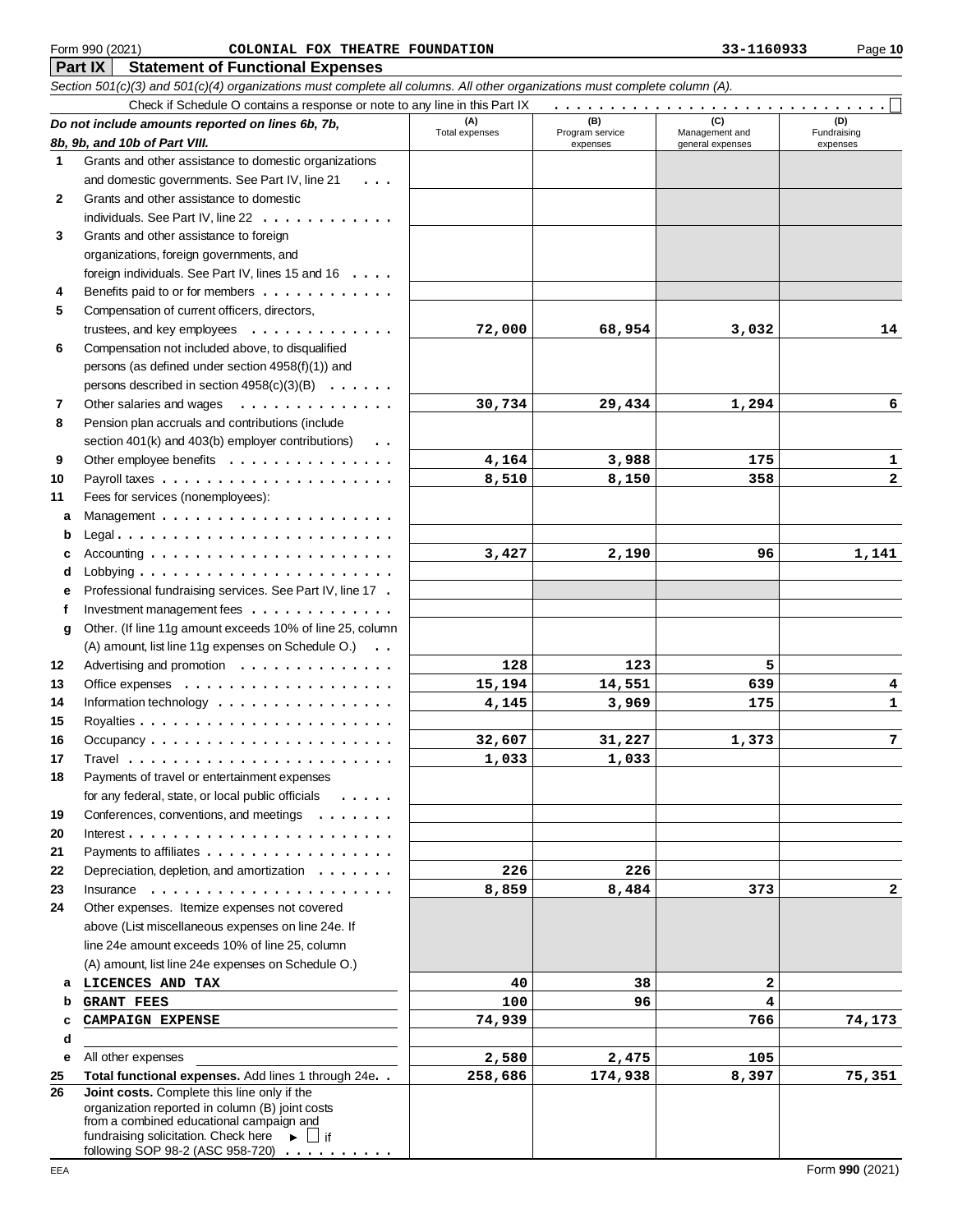|  | Form 990 (2021) |
|--|-----------------|
|  |                 |

| ۱ρ<br>aс |  |
|----------|--|
|          |  |

| $ $ Part X $ $              |              | <b>Balance Sheet</b>                                                                                   |                   |                |                 |
|-----------------------------|--------------|--------------------------------------------------------------------------------------------------------|-------------------|----------------|-----------------|
|                             |              |                                                                                                        |                   |                |                 |
|                             |              |                                                                                                        | (A)               |                | (B)             |
|                             |              |                                                                                                        | Beginning of year |                | End of year     |
|                             | 1            | Cash - non-interest-bearing                                                                            | 65,089            | 1              | 27,933          |
|                             | $\mathbf{2}$ | Savings and temporary cash investments $\dots \dots \dots \dots \dots \dots \dots \dots$               | 298,480           | $\mathbf{2}$   | 344,269         |
|                             | 3            |                                                                                                        |                   | 3              |                 |
|                             | 4            |                                                                                                        |                   | 4              |                 |
|                             | 5            | Loans and other receivables from any current or former officer, director,                              |                   |                |                 |
|                             |              | trustee, key employee, creator or founder, substantial contributor, or 35%                             |                   |                |                 |
|                             |              | controlled entity or family member of any of these persons<br>.                                        |                   | 5              |                 |
|                             | 6            | Loans and other receivables from other disqualified persons (as defined                                |                   |                |                 |
|                             |              | under section 4958(f)(1)), and persons described in section $4958(c)(3)(B) \ldots$ .                   |                   | 6              |                 |
|                             | 7            |                                                                                                        |                   | $\overline{7}$ |                 |
| Assets                      | 8            | Inventories for sale or use                                                                            |                   | 8              |                 |
|                             | 9            |                                                                                                        |                   | 9              |                 |
|                             | 10a          | Land, buildings, and equipment: cost or other                                                          |                   |                |                 |
|                             |              | basis. Complete Part VI of Schedule D $\ldots \ldots$ 10a<br>2,469,828                                 |                   |                |                 |
|                             | b            | Less: accumulated depreciation $\ldots \ldots \ldots \ldots$   10b  <br>15,445<br><u>and the state</u> | 2,445,194         | 10c            | 2,454,383       |
|                             | 11           |                                                                                                        |                   | 11             | 1,099           |
|                             | 12           | Investments - other securities. See Part IV, line 11                                                   |                   | 12             |                 |
|                             | 13           | Investments - program-related. See Part IV, line 11                                                    |                   | 13             |                 |
|                             | 14           |                                                                                                        |                   | 14             |                 |
|                             | 15           |                                                                                                        |                   | 15             |                 |
|                             | 16           | Total assets. Add lines 1 through 15 (must equal line 33)                                              | 2,808,763         | 16             | 2,827,684       |
|                             | 17           |                                                                                                        | 2,556             | 17             | 1,574           |
|                             | 18           |                                                                                                        |                   | 18             |                 |
|                             | 19           |                                                                                                        |                   | 19             |                 |
|                             | 20           |                                                                                                        |                   | 20             |                 |
|                             | 21           | Escrow or custodial account liability. Complete Part IV of Schedule D<br>$\cdots$                      |                   | 21             |                 |
|                             | 22           | Loans and other payables to any current or former officer, director,                                   |                   |                |                 |
|                             |              | trustee, key employee, creator or founder, substantial contributor, or 35%                             |                   |                |                 |
| Liabilities                 |              | controlled entity or family member of any of these persons<br>.                                        |                   | 22             |                 |
|                             | 23           | Secured mortgages and notes payable to unrelated third parties                                         |                   | 23             |                 |
|                             | 24           | Unsecured notes and loans payable to unrelated third parties                                           |                   | 24             |                 |
|                             | 25           | Other liabilities (including federal income tax, payables to related third                             |                   |                |                 |
|                             |              | parties, and other liabilities not included on lines 17-24). Complete Part X                           |                   |                |                 |
|                             |              | of Schedule D                                                                                          |                   | 25             |                 |
|                             | 26           |                                                                                                        | 2,556             | 26             | 1,574           |
|                             |              | $\triangleright$ X<br>Organizations that follow FASB ASC 958, check here                               |                   |                |                 |
|                             |              | and complete lines 27, 28, 32, and 33.                                                                 |                   |                |                 |
|                             | 27           |                                                                                                        | 2,806,207         | 27             | 2,722,105       |
|                             | 28           | Net assets with donor restrictions                                                                     |                   | 28             | 104,005         |
|                             |              | Organizations that do not follow FASB ASC 958, check here<br>$\blacktriangleright \Box$                |                   |                |                 |
|                             |              | and complete lines 29 through 33.                                                                      |                   |                |                 |
|                             | 29           | Capital stock or trust principal, or current funds $\ldots$ ,                                          |                   | 29             |                 |
|                             | 30           | Paid-in or capital surplus, or land, building, or equipment fund<br>.                                  |                   | 30             |                 |
| Net Assets or Fund Balances | 31           | Retained earnings, endowment, accumulated income, or other funds                                       |                   | 31             |                 |
|                             | 32           |                                                                                                        | 2,806,207         | 32             | 2,826,110       |
|                             | 33           |                                                                                                        | 2,808,763         | 33             | 2,827,684       |
| EEA                         |              |                                                                                                        |                   |                | Form 990 (2021) |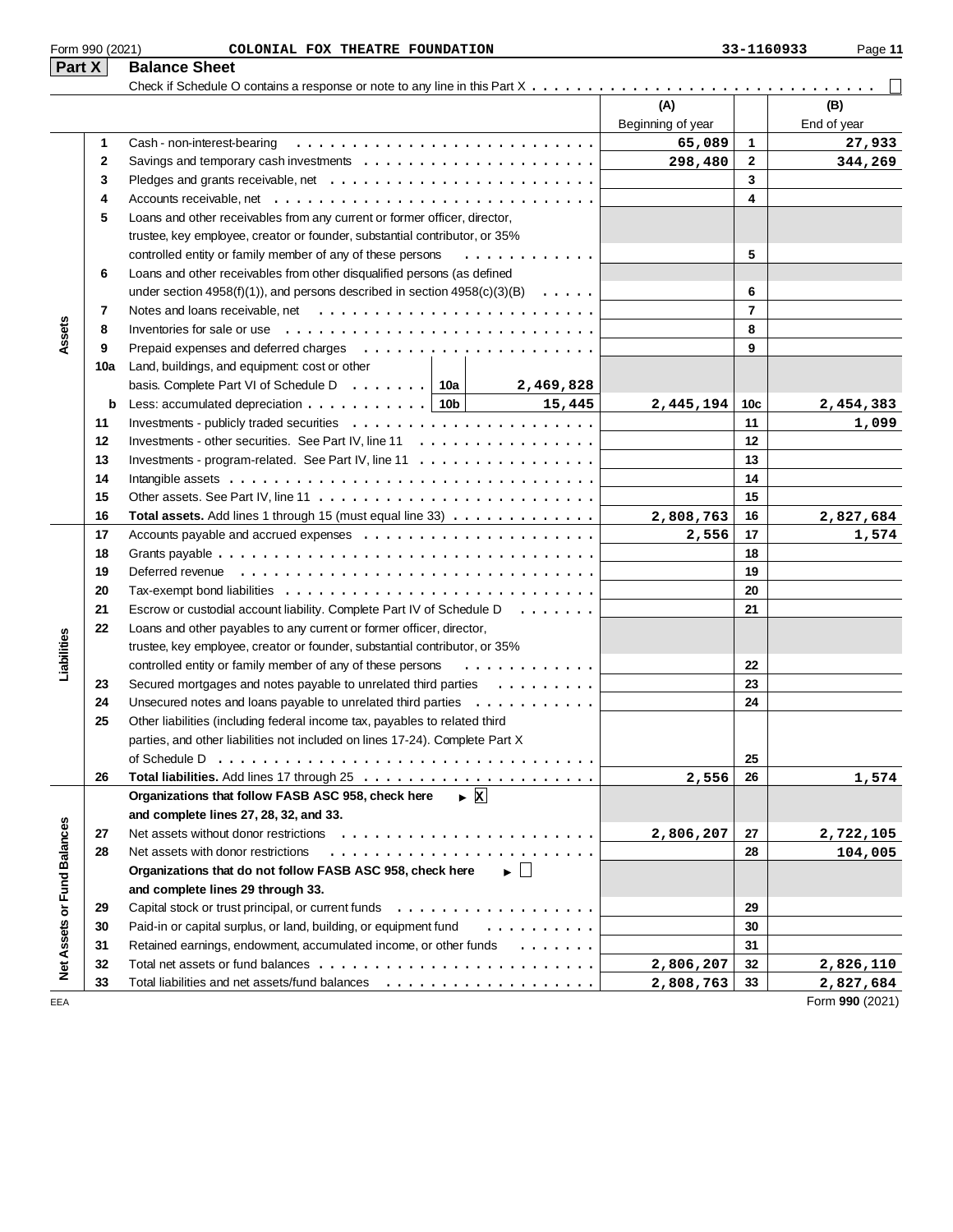|     | Form 990 (2021)<br>COLONIAL FOX THEATRE FOUNDATION                                                                                                                                   | 33-1160933     |                |                 | Page 12   |
|-----|--------------------------------------------------------------------------------------------------------------------------------------------------------------------------------------|----------------|----------------|-----------------|-----------|
|     | Part XI<br><b>Reconciliation of Net Assets</b>                                                                                                                                       |                |                |                 |           |
|     |                                                                                                                                                                                      |                |                |                 |           |
| 1   |                                                                                                                                                                                      | $\mathbf{1}$   |                | 294,764         |           |
| 2   |                                                                                                                                                                                      | $\overline{2}$ |                | 258,686         |           |
| 3   |                                                                                                                                                                                      | 3              |                |                 | 36,078    |
| 4   | Net assets or fund balances at beginning of year (must equal Part X, line 32, column (A)) $\dots \dots \dots \dots$                                                                  | 4              |                | 2,806,207       |           |
| 5   |                                                                                                                                                                                      | 5              |                |                 |           |
| 6   |                                                                                                                                                                                      | 6              |                |                 |           |
| 7   | Investment expenses                                                                                                                                                                  | $\overline{7}$ |                |                 |           |
| 8   |                                                                                                                                                                                      | 8              |                |                 |           |
| 9   |                                                                                                                                                                                      | 9              |                |                 | (16, 175) |
| 10  | Net assets or fund balances at end of year. Combine lines 3 through 9 (must equal Part X, line                                                                                       |                |                |                 |           |
|     | 32, column (B))                                                                                                                                                                      | 10             |                | 2,826,110       |           |
|     | Part XII<br><b>Financial Statements and Reporting</b>                                                                                                                                |                |                |                 |           |
|     |                                                                                                                                                                                      |                |                |                 |           |
|     |                                                                                                                                                                                      |                |                | <b>Yes</b>      | No        |
| 1   | $\vert x \vert$<br>Accounting method used to prepare the Form 990:<br>Accrual<br>Other<br>II Cash                                                                                    |                |                |                 |           |
|     | If the organization changed its method of accounting from a prior year or checked "Other," explain on                                                                                |                |                |                 |           |
|     | Schedule O.                                                                                                                                                                          |                |                |                 |           |
|     | 2a Were the organization's financial statements compiled or reviewed by an independent accountant?                                                                                   |                | 2a             |                 | x         |
|     | If "Yes," check a box below to indicate whether the financial statements for the year were compiled or                                                                               |                |                |                 |           |
|     | reviewed on a separate basis, consolidated basis, or both:                                                                                                                           |                |                |                 |           |
|     | <b>Consolidated basis</b><br>Separate basis<br>Both consolidated and separate basis<br>$\perp$                                                                                       |                |                |                 |           |
|     | <b>b</b> Were the organization's financial statements audited by an independent accountant?<br>.                                                                                     |                | 2 <sub>b</sub> | x               |           |
|     | If "Yes," check a box below to indicate whether the financial statements for the year were audited on a                                                                              |                |                |                 |           |
|     | separate basis, consolidated basis, or both:                                                                                                                                         |                |                |                 |           |
|     | Separate basis<br><b>Consolidated basis</b><br>Both consolidated and separate basis<br>Iх<br>$\perp$                                                                                 |                |                |                 |           |
|     | c If "Yes" to line 2a or 2b, does the organization have a committee that assumes responsibility for oversight of                                                                     |                |                |                 |           |
|     | the audit, review, or compilation of its financial statements and selection of an independent accountant?<br>$\overline{a}$ and $\overline{a}$ and $\overline{a}$ and $\overline{a}$ |                | 2c             | x               |           |
|     | If the organization changed either its oversight process or selection process during the tax year, explain on                                                                        |                |                |                 |           |
|     | Schedule O.                                                                                                                                                                          |                |                |                 |           |
|     | 3a As a result of a federal award, was the organization required to undergo an audit or audits as set forth in the                                                                   |                |                |                 |           |
|     | Single Audit Act and OMB Circular A-133?                                                                                                                                             |                | 3a             |                 |           |
|     | <b>b</b> If "Yes," did the organization undergo the required audit or audits? If the organization did not undergo the                                                                |                |                |                 |           |
|     | required audit or audits, explain why on Schedule O and describe any steps taken to undergo such audits                                                                              |                | 3b             |                 |           |
| EEA |                                                                                                                                                                                      |                |                | Form 990 (2021) |           |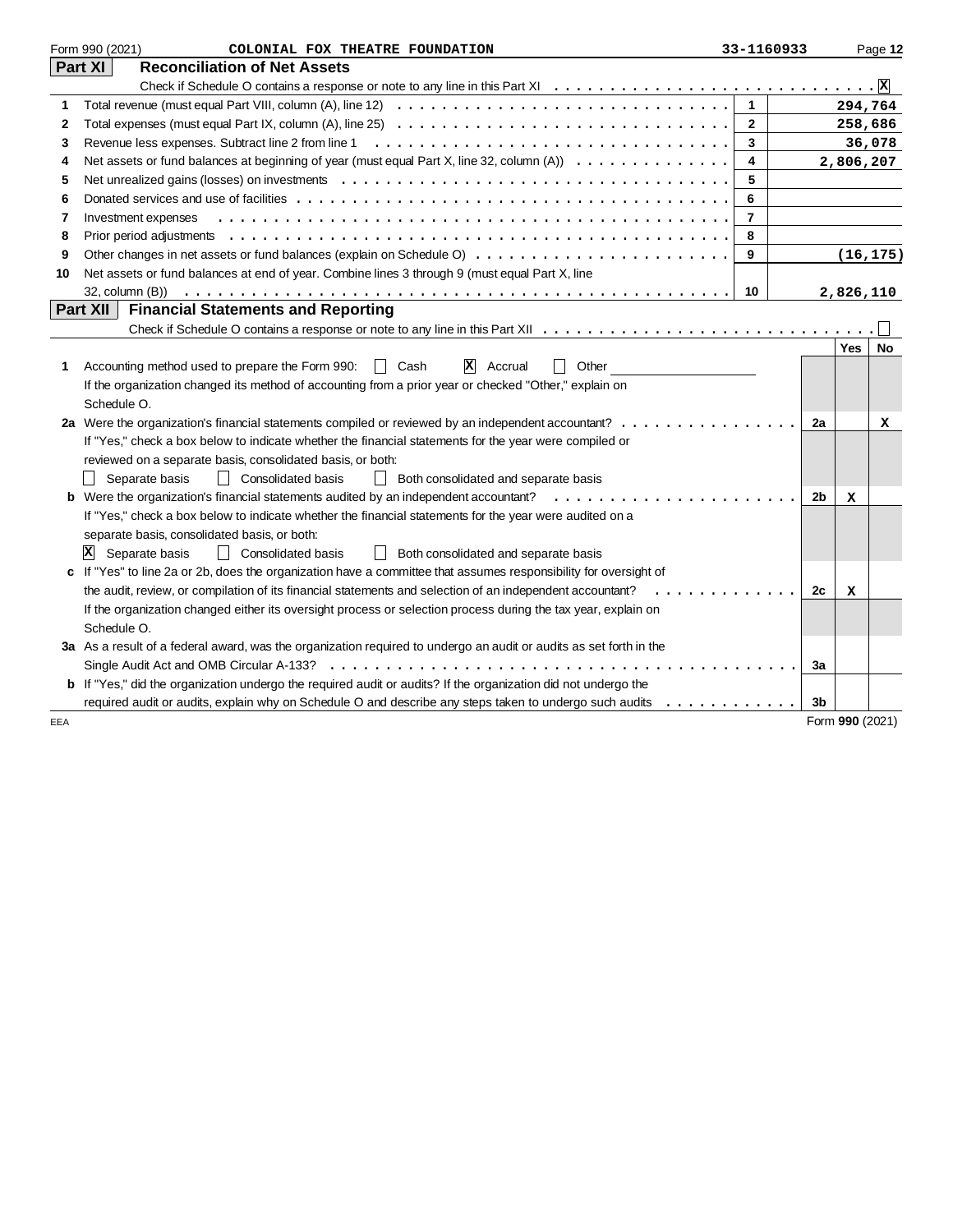|            | <b>SCHEDULE A</b> |  |
|------------|-------------------|--|
| (Form 990) |                   |  |

# **Public Charity Status and Public Support**

Complete if the organization is a section 501(c)(3) organization or a section 4947(a)(1) nonexempt charitable tri

Department of the Treasury Internal Revenue Service

| ► Attach to Form 990 or Form 990-EZ.                                     |
|--------------------------------------------------------------------------|
| ► Go to www.irs.gov/Form990 for instructions and the latest information. |

|      | OMB No. 1545-0047     |
|------|-----------------------|
| ust. | 2021                  |
|      | <b>Open to Public</b> |
|      | <b>Inspection</b>     |

|        | Name of the organization                                                                                                                                                                                                                                                                                                                                                                                                                                                          |          |                                                                                     |                                       |                          | <b>Employer identification number</b>                   |                                                       |
|--------|-----------------------------------------------------------------------------------------------------------------------------------------------------------------------------------------------------------------------------------------------------------------------------------------------------------------------------------------------------------------------------------------------------------------------------------------------------------------------------------|----------|-------------------------------------------------------------------------------------|---------------------------------------|--------------------------|---------------------------------------------------------|-------------------------------------------------------|
|        | COLONIAL FOX THEATRE FOUNDATION                                                                                                                                                                                                                                                                                                                                                                                                                                                   |          |                                                                                     |                                       |                          | 33-1160933                                              |                                                       |
| Part I | Reason for Public Charity Status. (All organizations must complete this part.) See instructions.                                                                                                                                                                                                                                                                                                                                                                                  |          |                                                                                     |                                       |                          |                                                         |                                                       |
|        | The organization is not a private foundation because it is: (For lines 1 through 12, check only one box.)                                                                                                                                                                                                                                                                                                                                                                         |          |                                                                                     |                                       |                          |                                                         |                                                       |
| 1      | A church, convention of churches, or association of churches described in section 170(b)(1)(A)(i).                                                                                                                                                                                                                                                                                                                                                                                |          |                                                                                     |                                       |                          |                                                         |                                                       |
| 2      | A school described in section 170(b)(1)(A)(ii). (Attach Schedule E (Form 990).)                                                                                                                                                                                                                                                                                                                                                                                                   |          |                                                                                     |                                       |                          |                                                         |                                                       |
| 3      | A hospital or a cooperative hospital service organization described in section 170(b)(1)(A)(iii).                                                                                                                                                                                                                                                                                                                                                                                 |          |                                                                                     |                                       |                          |                                                         |                                                       |
| 4      | A medical research organization operated in conjunction with a hospital described in section 170(b)(1)(A)(iii). Enter the                                                                                                                                                                                                                                                                                                                                                         |          |                                                                                     |                                       |                          |                                                         |                                                       |
|        | hospital's name, city, and state:                                                                                                                                                                                                                                                                                                                                                                                                                                                 |          |                                                                                     |                                       |                          |                                                         |                                                       |
| 5      | An organization operated for the benefit of a college or university owned or operated by a governmental unit described in                                                                                                                                                                                                                                                                                                                                                         |          |                                                                                     |                                       |                          |                                                         |                                                       |
|        | section 170(b)(1)(A)(iv). (Complete Part II.)                                                                                                                                                                                                                                                                                                                                                                                                                                     |          |                                                                                     |                                       |                          |                                                         |                                                       |
| 6      | A federal, state, or local government or governmental unit described in section 170(b)(1)(A)(v).                                                                                                                                                                                                                                                                                                                                                                                  |          |                                                                                     |                                       |                          |                                                         |                                                       |
| 7      |                                                                                                                                                                                                                                                                                                                                                                                                                                                                                   |          |                                                                                     |                                       |                          |                                                         |                                                       |
|        | X An organization that normally receives a substantial part of its support from a governmental unit or from the general public                                                                                                                                                                                                                                                                                                                                                    |          |                                                                                     |                                       |                          |                                                         |                                                       |
|        | described in section 170(b)(1)(A)(vi). (Complete Part II.)                                                                                                                                                                                                                                                                                                                                                                                                                        |          |                                                                                     |                                       |                          |                                                         |                                                       |
| 8      | A community trust described in section 170(b)(1)(A)(vi). (Complete Part II.)                                                                                                                                                                                                                                                                                                                                                                                                      |          |                                                                                     |                                       |                          |                                                         |                                                       |
| 9      | An agricultural research organization described in section 170(b)(1)(A)(ix) operated in conjunction with a land-grant college                                                                                                                                                                                                                                                                                                                                                     |          |                                                                                     |                                       |                          |                                                         |                                                       |
|        | or university or a non-land-grant college of agriculture (see instructions). Enter the name, city, and state of the college or                                                                                                                                                                                                                                                                                                                                                    |          |                                                                                     |                                       |                          |                                                         |                                                       |
|        | university:                                                                                                                                                                                                                                                                                                                                                                                                                                                                       |          |                                                                                     |                                       |                          |                                                         |                                                       |
| 10     | An organization that normally receives: (1) more than 33 1/3% of its support from contributions, membership fees, and gross<br>receipts from activities related to its exempt functions, subject to certain exceptions; and (2) no more than 33 1/3% of its<br>support from gross investment income and unrelated business taxable income (less section 511 tax) from businesses<br>acquired by the organization after June 30, 1975. See section 509(a)(2). (Complete Part III.) |          |                                                                                     |                                       |                          |                                                         |                                                       |
| 11     | An organization organized and operated exclusively to test for public safety. See section 509(a)(4).                                                                                                                                                                                                                                                                                                                                                                              |          |                                                                                     |                                       |                          |                                                         |                                                       |
| 12     | An organization organized and operated exclusively for the benefit of, to perform the functions of, or to carry out the purposes of                                                                                                                                                                                                                                                                                                                                               |          |                                                                                     |                                       |                          |                                                         |                                                       |
|        | one or more publicly supported organizations described in section 509(a)(1) or section 509(a)(2). See section 509(a)(3). Check                                                                                                                                                                                                                                                                                                                                                    |          |                                                                                     |                                       |                          |                                                         |                                                       |
|        | the box in lines 12a through 12d that describes the type of supporting organization and complete lines 12e, 12f, and 12g.                                                                                                                                                                                                                                                                                                                                                         |          |                                                                                     |                                       |                          |                                                         |                                                       |
| а      | Type I. A supporting organization operated, supervised, or controlled by its supported organization(s), typically by giving                                                                                                                                                                                                                                                                                                                                                       |          |                                                                                     |                                       |                          |                                                         |                                                       |
|        | the supported organization(s) the power to regularly appoint or elect a majority of the directors or trustees of the                                                                                                                                                                                                                                                                                                                                                              |          |                                                                                     |                                       |                          |                                                         |                                                       |
|        | supporting organization. You must complete Part IV, Sections A and B.                                                                                                                                                                                                                                                                                                                                                                                                             |          |                                                                                     |                                       |                          |                                                         |                                                       |
| b      | Type II. A supporting organization supervised or controlled in connection with its supported organization(s), by having                                                                                                                                                                                                                                                                                                                                                           |          |                                                                                     |                                       |                          |                                                         |                                                       |
|        | control or management of the supporting organization vested in the same persons that control or manage the supported                                                                                                                                                                                                                                                                                                                                                              |          |                                                                                     |                                       |                          |                                                         |                                                       |
|        | organization(s). You must complete Part IV, Sections A and C.                                                                                                                                                                                                                                                                                                                                                                                                                     |          |                                                                                     |                                       |                          |                                                         |                                                       |
| c      | Type III functionally integrated. A supporting organization operated in connection with, and functionally integrated with,                                                                                                                                                                                                                                                                                                                                                        |          |                                                                                     |                                       |                          |                                                         |                                                       |
|        | its supported organization(s) (see instructions). You must complete Part IV, Sections A, D, and E.                                                                                                                                                                                                                                                                                                                                                                                |          |                                                                                     |                                       |                          |                                                         |                                                       |
| d      | Type III non-functionally integrated. A supporting organization operated in connection with its supported organization(s)                                                                                                                                                                                                                                                                                                                                                         |          |                                                                                     |                                       |                          |                                                         |                                                       |
|        | that is not functionally integrated. The organization generally must satisfy a distribution requirement and an attentiveness                                                                                                                                                                                                                                                                                                                                                      |          |                                                                                     |                                       |                          |                                                         |                                                       |
|        | requirement (see instructions). You must complete Part IV, Sections A and D, and Part V.                                                                                                                                                                                                                                                                                                                                                                                          |          |                                                                                     |                                       |                          |                                                         |                                                       |
| е      | Check this box if the organization received a written determination from the IRS that it is a Type I, Type II, Type III                                                                                                                                                                                                                                                                                                                                                           |          |                                                                                     |                                       |                          |                                                         |                                                       |
|        | functionally integrated, or Type III non-functionally integrated supporting organization.                                                                                                                                                                                                                                                                                                                                                                                         |          |                                                                                     |                                       |                          |                                                         |                                                       |
| f      | Enter the number of supported organizations                                                                                                                                                                                                                                                                                                                                                                                                                                       |          |                                                                                     |                                       |                          |                                                         |                                                       |
|        | Provide the following information about the supported organization(s).                                                                                                                                                                                                                                                                                                                                                                                                            |          |                                                                                     |                                       |                          |                                                         |                                                       |
| g      |                                                                                                                                                                                                                                                                                                                                                                                                                                                                                   |          |                                                                                     |                                       |                          |                                                         |                                                       |
|        | (i) Name of supported organization                                                                                                                                                                                                                                                                                                                                                                                                                                                | (ii) EIN | (iii) Type of organization<br>(described on lines 1-10<br>above (see instructions)) | (iv) Is the organization<br>document? | listed in your governing | (v) Amount of monetary<br>support (see<br>instructions) | (vi) Amount of<br>other support (see<br>instructions) |
|        |                                                                                                                                                                                                                                                                                                                                                                                                                                                                                   |          |                                                                                     | Yes                                   | No                       |                                                         |                                                       |
|        |                                                                                                                                                                                                                                                                                                                                                                                                                                                                                   |          |                                                                                     |                                       |                          |                                                         |                                                       |
| (A)    |                                                                                                                                                                                                                                                                                                                                                                                                                                                                                   |          |                                                                                     |                                       |                          |                                                         |                                                       |
| (B)    |                                                                                                                                                                                                                                                                                                                                                                                                                                                                                   |          |                                                                                     |                                       |                          |                                                         |                                                       |
| (C)    |                                                                                                                                                                                                                                                                                                                                                                                                                                                                                   |          |                                                                                     |                                       |                          |                                                         |                                                       |
| (D)    |                                                                                                                                                                                                                                                                                                                                                                                                                                                                                   |          |                                                                                     |                                       |                          |                                                         |                                                       |
| (E)    |                                                                                                                                                                                                                                                                                                                                                                                                                                                                                   |          |                                                                                     |                                       |                          |                                                         |                                                       |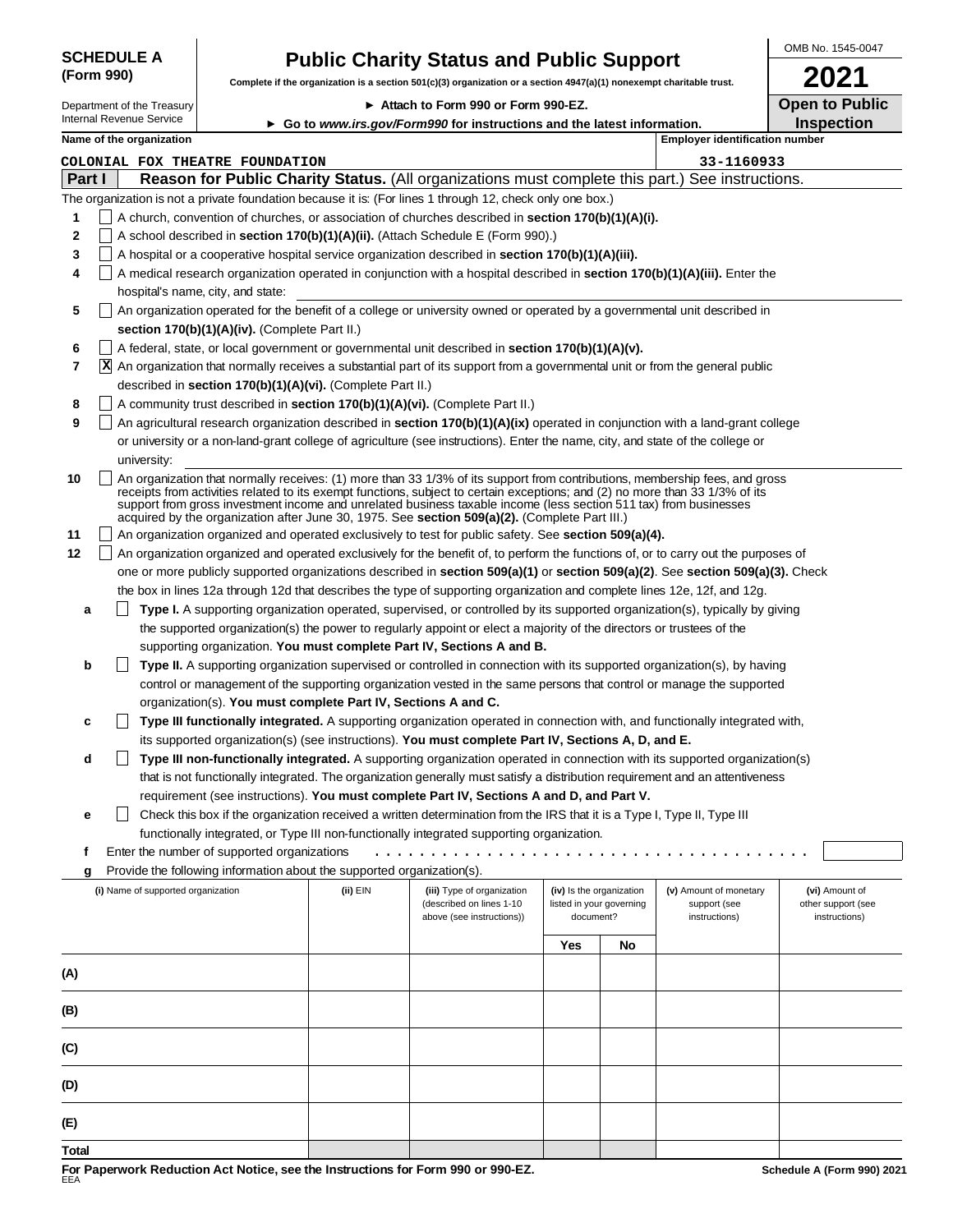|                         | Schedule A (Form 990) 2021<br>COLONIAL FOX THEATRE FOUNDATION                                                                   |          |          |            |            | 33-1160933 | Page 2          |
|-------------------------|---------------------------------------------------------------------------------------------------------------------------------|----------|----------|------------|------------|------------|-----------------|
| Part II                 | Support Schedule for Organizations Described in Sections 170(b)(1)(A)(iv) and 170(b)(1)(A)(vi)                                  |          |          |            |            |            |                 |
|                         | (Complete only if you checked the box on line 5, 7, or 8 of Part I or if the organization failed to qualify under               |          |          |            |            |            |                 |
|                         | Part III. If the organization fails to qualify under the tests listed below, please complete Part III.)                         |          |          |            |            |            |                 |
|                         | <b>Section A. Public Support</b>                                                                                                |          |          |            |            |            |                 |
|                         | Calendar year (or fiscal year beginning in) ▶                                                                                   | (a) 2017 | (b) 2018 | $(c)$ 2019 | $(d)$ 2020 | (e) 2021   | (f) Total       |
| 1                       | Gifts, grants, contributions, and                                                                                               |          |          |            |            |            |                 |
|                         | membership fees received. (Do not                                                                                               |          |          |            |            |            |                 |
|                         | include any "unusual grants.") $\ldots$ .                                                                                       | 373,039  | 93,757   | 153,214    | 835,972    | 280,206    | 1,736,188       |
| $\mathbf{2}$            | Tax revenues levied for the                                                                                                     |          |          |            |            |            |                 |
|                         | organization's benefit and either paid to                                                                                       |          |          |            |            |            |                 |
|                         | or expended on its behalf<br>1.1.1.1.1                                                                                          |          |          |            |            |            |                 |
| 3                       | The value of services or facilities                                                                                             |          |          |            |            |            |                 |
|                         | furnished by a governmental unit to the                                                                                         |          |          |            |            |            |                 |
|                         | organization without charge                                                                                                     |          |          |            |            |            |                 |
| 4                       | Total. Add lines 1 through 3                                                                                                    | 373,039  | 93,757   |            | 835,972    | 280,206    |                 |
| 5                       | The portion of total contributions by                                                                                           |          |          | 153,214    |            |            | 1,736,188       |
|                         |                                                                                                                                 |          |          |            |            |            |                 |
|                         | each person (other than a                                                                                                       |          |          |            |            |            |                 |
|                         | governmental unit or publicly                                                                                                   |          |          |            |            |            |                 |
|                         | supported organization) included on                                                                                             |          |          |            |            |            |                 |
|                         | line 1 that exceeds 2% of the amount                                                                                            |          |          |            |            |            |                 |
|                         | shown on line 11, column (f) $\ldots$ .                                                                                         |          |          |            |            |            | 492,910         |
| 6                       | Public support. Subtract line 5 from line 4.                                                                                    |          |          |            |            |            | 1,243,278       |
|                         | <b>Section B. Total Support</b>                                                                                                 |          |          |            |            |            |                 |
|                         | Calendar year (or fiscal year beginning in) ►                                                                                   | (a) 2017 | (b) 2018 | $(c)$ 2019 | $(d)$ 2020 | (e) 2021   | (f) Total       |
| $\overline{\mathbf{r}}$ | Amounts from line 4                                                                                                             | 373,039  | 93,757   | 153,214    | 835,972    | 280,206    | 1,736,188       |
| 8                       | Gross income from interest, dividends,                                                                                          |          |          |            |            |            |                 |
|                         | payments received on securities loans,                                                                                          |          |          |            |            |            |                 |
|                         | rents, royalties, and income from                                                                                               |          |          |            |            |            |                 |
|                         | similar sources<br>.                                                                                                            | 88       |          | 655        |            | 172        | 915             |
| 9                       | Net income from unrelated business                                                                                              |          |          |            |            |            |                 |
|                         | activities, whether or not the business                                                                                         |          |          |            |            |            |                 |
|                         | is regularly carried on $\dots \dots$                                                                                           |          |          |            |            |            |                 |
| 10                      | Other income. Do not include gain or                                                                                            |          |          |            |            |            |                 |
|                         | loss from the sale of capital assets                                                                                            |          |          |            |            |            |                 |
|                         | (Explain in Part VI.)                                                                                                           |          |          |            |            | 14,386     | 14,386          |
| 11                      | Total support. Add lines 7 through 10                                                                                           |          |          |            |            |            | 1,751,489       |
| 12                      | Gross receipts from related activities, etc. (see instructions)                                                                 |          |          |            |            | 12         |                 |
| 13                      | First 5 years. If the Form 990 is for the organization's first, second, third, fourth, or fifth tax year as a section 501(c)(3) |          |          |            |            |            |                 |
|                         |                                                                                                                                 |          |          |            |            |            |                 |
|                         | <b>Section C. Computation of Public Support Percentage</b>                                                                      |          |          |            |            |            |                 |
| 14                      | Public support percentage for 2021 (line 6, column (f), divided by line 11, column (f) $\dots \dots$                            |          |          |            |            | 14         | 70.98%          |
| 15                      | Public support percentage from 2020 Schedule A, Part II, line 14                                                                |          |          |            |            | 15         | 77.88%          |
| 16a                     | 33 1/3% support test - 2021. If the organization did not check the box on line 13, and line 14 is 33 1/3% or more, check this   |          |          |            |            |            |                 |
|                         |                                                                                                                                 |          |          |            |            |            | $\vert x \vert$ |
| b                       | 33 1/3% support test - 2020. If the organization did not check a box on line 13 or 16a, and line 15 is 33 1/3% or more, check   |          |          |            |            |            |                 |
|                         | this box and stop here. The organization qualifies as a publicly supported organization. $\ldots \ldots \ldots \ldots \ldots$   |          |          |            |            |            | $\Box$          |
| 17a                     | 10%-facts-and-circumstances test - 2021. If the organization did not check a box on line 13, 16a, or 16b, and line 14 is        |          |          |            |            |            |                 |
|                         | 10% or more, and if the organization meets the facts-and-circumstances test, check this box and stop here. Explain in           |          |          |            |            |            |                 |
|                         | Part VI how the organization meets the facts-and-circumstances test. The organization qualifies as a publicly supported         |          |          |            |            |            |                 |
|                         |                                                                                                                                 |          |          |            |            |            | $\vert \vert$   |
| b                       | 10%-facts-and-circumstances test - 2020. If the organization did not check a box on line 13, 16a, 16b, or 17a, and line         |          |          |            |            |            |                 |
|                         | 15 is 10% or more, and if the organization meets the facts-and-circumstances test, check this box and stop here. Explain        |          |          |            |            |            |                 |
|                         | in Part VI how the organization meets the facts-and-circumstances test. The organization qualifies as a publicly supported      |          |          |            |            |            |                 |
|                         |                                                                                                                                 |          |          |            |            |            | $\blacksquare$  |
| 18                      | Private foundation. If the organization did not check a box on line 13, 16a, 16b, 17a, or 17b, check this box and see           |          |          |            |            |            |                 |
|                         | instructions                                                                                                                    |          |          |            |            |            |                 |
|                         |                                                                                                                                 |          |          |            |            |            |                 |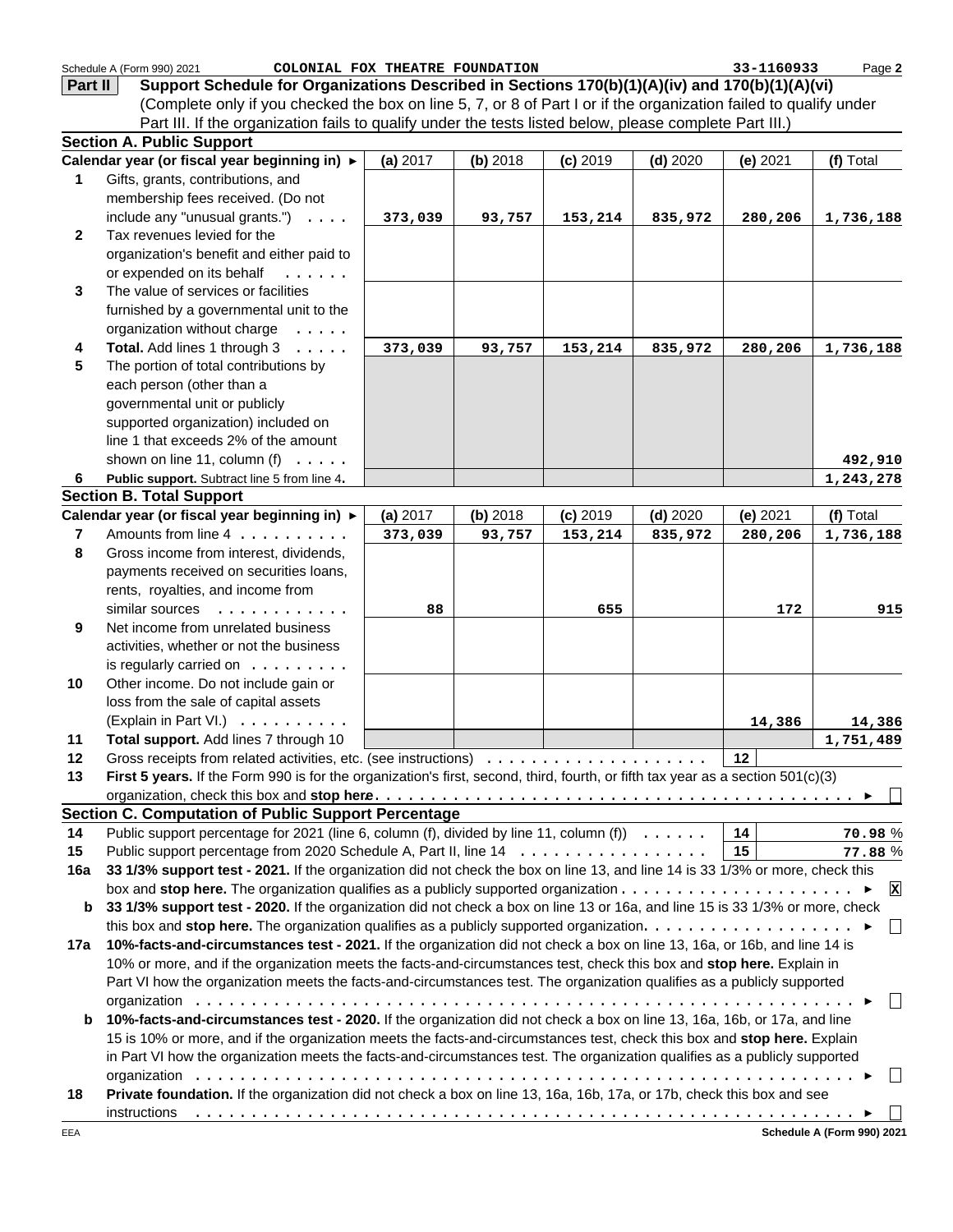## **SCHEDULE D (Form 990)**

## **Supplemental Financial Statements**

**Complete if the organization answered "Yes" on Form 990,**

OMB No. 1545-0047 **2021**

| Internal Revenue Service   |  |
|----------------------------|--|
| Department of the Treasury |  |

|                            |                                | Part IV, line 6, 7, 8, 9, 10, 11a, 11b, 11c, 11d, 11e, 11f, 12a, or 12b.                                                                  |                                      |                                                    |    |                                       | ZUZ I                 |                      |
|----------------------------|--------------------------------|-------------------------------------------------------------------------------------------------------------------------------------------|--------------------------------------|----------------------------------------------------|----|---------------------------------------|-----------------------|----------------------|
| Department of the Treasury |                                |                                                                                                                                           | $\triangleright$ Attach to Form 990. |                                                    |    |                                       | <b>Open to Public</b> |                      |
|                            | Internal Revenue Service       | Go to www.irs.gov/Form990 for instructions and the latest information.                                                                    |                                      |                                                    |    |                                       | <b>Inspection</b>     |                      |
|                            | Name of the organization       |                                                                                                                                           |                                      |                                                    |    | <b>Employer identification number</b> |                       |                      |
|                            |                                | COLONIAL FOX THEATRE FOUNDATION                                                                                                           |                                      |                                                    |    | 33-1160933                            |                       |                      |
| Part I                     |                                | Organizations Maintaining Donor Advised Funds or Other Similar Funds or Accounts.                                                         |                                      |                                                    |    |                                       |                       |                      |
|                            |                                | Complete if the organization answered "Yes" on Form 990, Part IV, line 6.                                                                 |                                      |                                                    |    |                                       |                       |                      |
|                            |                                |                                                                                                                                           | (a) Donor advised funds              |                                                    |    | (b) Funds and other accounts          |                       |                      |
| 1                          |                                | Total number at end of year                                                                                                               |                                      |                                                    |    |                                       |                       |                      |
| 2                          |                                | Aggregate value of contributions to (during year)                                                                                         |                                      |                                                    |    |                                       |                       |                      |
| 3                          |                                | Aggregate value of grants from (during year) $\ldots$ .                                                                                   |                                      |                                                    |    |                                       |                       |                      |
| 4                          |                                | Aggregate value at end of year                                                                                                            |                                      |                                                    |    |                                       |                       |                      |
| 5                          |                                | Did the organization inform all donors and donor advisors in writing that the assets held in donor advised                                |                                      |                                                    |    |                                       |                       |                      |
|                            |                                | funds are the organization's property, subject to the organization's exclusive legal control?                                             |                                      |                                                    |    |                                       | ∣ Yes                 | $\blacksquare$<br>No |
| 6                          |                                | Did the organization inform all grantees, donors, and donor advisors in writing that grant funds can be used                              |                                      |                                                    |    |                                       |                       |                      |
|                            |                                | only for charitable purposes and not for the benefit of the donor or donor advisor, or for any other purpose                              |                                      |                                                    |    |                                       |                       |                      |
|                            |                                |                                                                                                                                           |                                      |                                                    |    |                                       | Yes                   | No                   |
| Part II                    |                                | <b>Conservation Easements.</b>                                                                                                            |                                      |                                                    |    |                                       |                       |                      |
|                            |                                | Complete if the organization answered "Yes" on Form 990, Part IV, line 7.                                                                 |                                      |                                                    |    |                                       |                       |                      |
| 1                          |                                | Purpose(s) of conservation easements held by the organization (check all that apply).                                                     |                                      |                                                    |    |                                       |                       |                      |
|                            |                                | Preservation of land for public use (for example, recreation or education)                                                                |                                      | Preservation of a historically important land area |    |                                       |                       |                      |
|                            |                                | Protection of natural habitat                                                                                                             |                                      | Preservation of a certified historic structure     |    |                                       |                       |                      |
|                            |                                | Preservation of open space                                                                                                                |                                      |                                                    |    |                                       |                       |                      |
| 2                          |                                | Complete lines 2a through 2d if the organization held a qualified conservation contribution in the form of a conservation                 |                                      |                                                    |    |                                       |                       |                      |
|                            |                                | easement on the last day of the tax year.                                                                                                 |                                      |                                                    |    | Held at the End of the Tax Year       |                       |                      |
| а                          |                                |                                                                                                                                           |                                      |                                                    | 2a |                                       |                       |                      |
| b                          |                                |                                                                                                                                           |                                      |                                                    | 2b |                                       |                       |                      |
| c                          |                                | Number of conservation easements on a certified historic structure included in (a) $\dots \dots \dots \dots$                              |                                      |                                                    | 2c |                                       |                       |                      |
| d                          |                                | Number of conservation easements included in (c) acquired after 7/25/06, and not on a                                                     |                                      |                                                    |    |                                       |                       |                      |
|                            |                                |                                                                                                                                           |                                      |                                                    | 2d |                                       |                       |                      |
| 3                          |                                | Number of conservation easements modified, transferred, released, extinguished, or terminated by the organization during the              |                                      |                                                    |    |                                       |                       |                      |
|                            | tax year $\blacktriangleright$ |                                                                                                                                           |                                      |                                                    |    |                                       |                       |                      |
| 4                          |                                | Number of states where property subject to conservation easement is located                                                               |                                      |                                                    |    |                                       |                       |                      |
| 5                          |                                | Does the organization have a written policy regarding the periodic monitoring, inspection, handling of                                    |                                      |                                                    |    |                                       |                       |                      |
|                            |                                |                                                                                                                                           |                                      |                                                    |    |                                       | Yes                   | $\mathbf{I}$<br>No   |
| 6                          |                                | Staff and volunteer hours devoted to monitoring, inspecting, handling of violations, and enforcing conservation easements during the year |                                      |                                                    |    |                                       |                       |                      |
|                            |                                |                                                                                                                                           |                                      |                                                    |    |                                       |                       |                      |
|                            |                                | Amount of expenses incurred in monitoring, inspecting, handling of violations, and enforcing conservation easements during the year       |                                      |                                                    |    |                                       |                       |                      |
|                            | ► \$                           |                                                                                                                                           |                                      |                                                    |    |                                       |                       |                      |
| 8                          |                                | Does each conservation easement reported on line 2(d) above satisfy the requirements of section 170(h)(4)(B)(i)                           |                                      |                                                    |    |                                       |                       |                      |
|                            |                                |                                                                                                                                           |                                      |                                                    |    |                                       | ∣ Yes                 | No                   |
| 9                          |                                | In Part XIII, describe how the organization reports conservation easements in its revenue and expense statement and                       |                                      |                                                    |    |                                       |                       |                      |
|                            |                                | balance sheet, and include, if applicable, the text of the footnote to the organization's financial statements that describes the         |                                      |                                                    |    |                                       |                       |                      |
|                            |                                | organization's accounting for conservation easements.                                                                                     |                                      |                                                    |    |                                       |                       |                      |
| Part III                   |                                | Organizations Maintaining Collections of Art, Historical Treasures, or Other Similar Assets.                                              |                                      |                                                    |    |                                       |                       |                      |
|                            |                                | Complete if the organization answered "Yes" on Form 990, Part IV, line 8.                                                                 |                                      |                                                    |    |                                       |                       |                      |
| 1a                         |                                | If the organization elected, as permitted under FASB ASC 958, not to report in its revenue statement and balance sheet works              |                                      |                                                    |    |                                       |                       |                      |
|                            |                                | of art, historical treasures, or other similar assets held for public exhibition, education, or research in furtherance of public         |                                      |                                                    |    |                                       |                       |                      |
|                            |                                | service, provide in Part XIII the text of the footnote to its financial statements that describes these items.                            |                                      |                                                    |    |                                       |                       |                      |
| b                          |                                | If the organization elected, as permitted under FASB ASC 958, to report in its revenue statement and balance sheet works of               |                                      |                                                    |    |                                       |                       |                      |
|                            |                                | art, historical treasures, or other similar assets held for public exhibition, education, or research in furtherance of public service,   |                                      |                                                    |    |                                       |                       |                      |
|                            |                                | provide the following amounts relating to these items:                                                                                    |                                      |                                                    |    |                                       |                       |                      |
|                            |                                |                                                                                                                                           |                                      |                                                    |    | $\mathbb{S}$                          |                       |                      |
|                            |                                |                                                                                                                                           |                                      |                                                    |    | $\mathcal{S}$                         |                       |                      |
| 2                          |                                | If the organization received or held works of art, historical treasures, or other similar assets for financial gain, provide the          |                                      |                                                    |    |                                       |                       |                      |

| 2 If the organization received or held works of art, historical treasures, or other similar assets for financial gain, provide the                                                |
|-----------------------------------------------------------------------------------------------------------------------------------------------------------------------------------|
| following amounts required to be reported under FASB ASC 958 relating to these items:                                                                                             |
| <b>a</b> Revenue included on Form 990, Part VIII, line 1 $\dots$ , $\dots$ , $\dots$ , $\dots$ , $\dots$ , $\dots$ , $\dots$ , $\dots$ , $\triangleright$ \$                      |
| <b>b</b> Assets included in Form 990, Part X $\ldots$ $\ldots$ $\ldots$ $\ldots$ $\ldots$ $\ldots$ $\ldots$ $\ldots$ $\ldots$ $\ldots$ $\ldots$ $\ldots$ $\blacktriangleright$ \$ |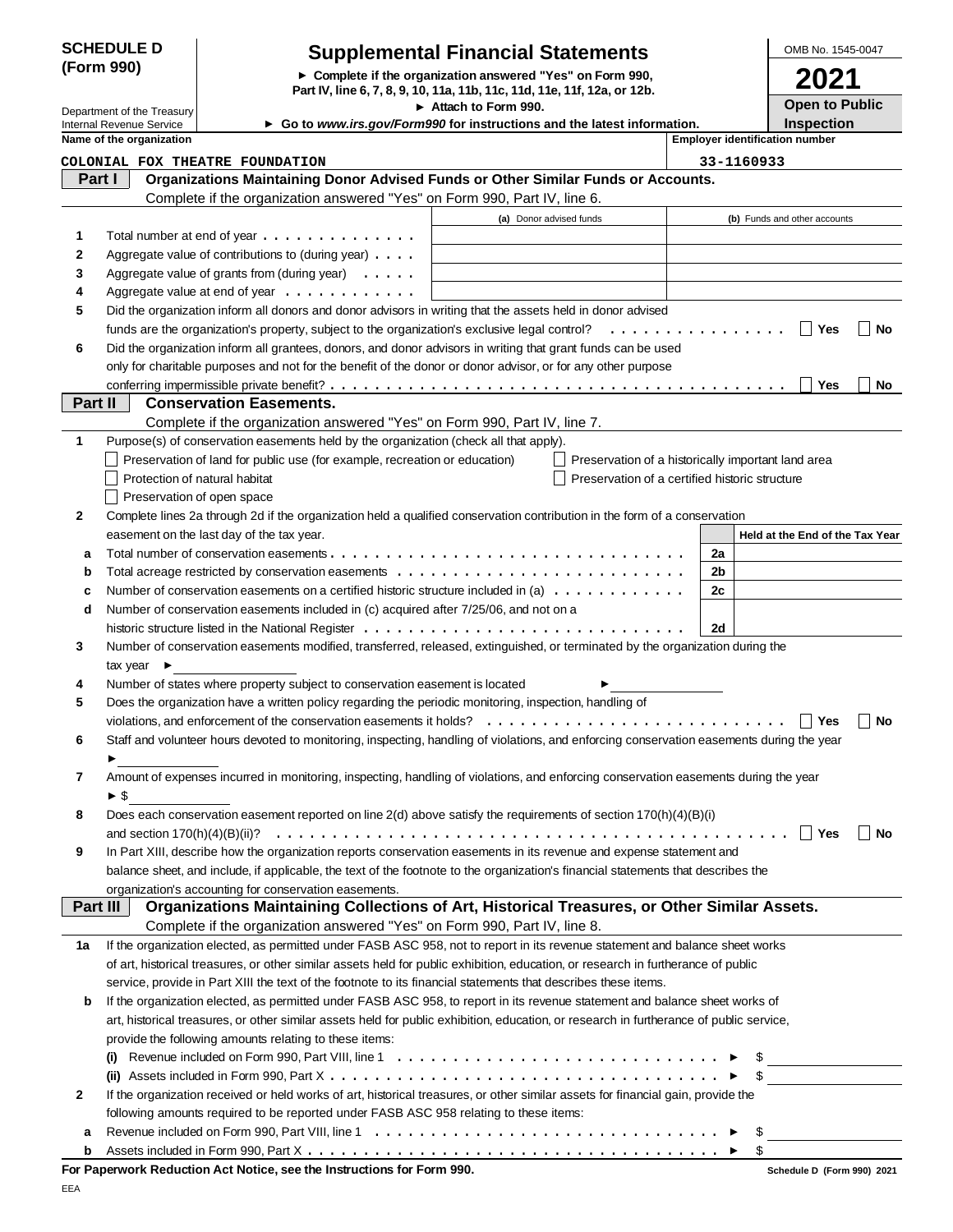|                 | COLONIAL FOX THEATRE FOUNDATION<br>Schedule D (Form 990) 2021                                                                          |   |                         |                |                                                                                                                                                                                                                               |    | 33-1160933           |        |                            |         | Page 2                      |
|-----------------|----------------------------------------------------------------------------------------------------------------------------------------|---|-------------------------|----------------|-------------------------------------------------------------------------------------------------------------------------------------------------------------------------------------------------------------------------------|----|----------------------|--------|----------------------------|---------|-----------------------------|
| <b>Part III</b> | Organizations Maintaining Collections of Art, Historical Treasures, or Other Similar Assets (continued)                                |   |                         |                |                                                                                                                                                                                                                               |    |                      |        |                            |         |                             |
| 3               | Using the organization's acquisition, accession, and other records, check any of the following that make significant use of its        |   |                         |                |                                                                                                                                                                                                                               |    |                      |        |                            |         |                             |
|                 | collection items (check all that apply):                                                                                               |   |                         |                |                                                                                                                                                                                                                               |    |                      |        |                            |         |                             |
| a               | Public exhibition                                                                                                                      |   |                         | d              | Loan or exchange programs                                                                                                                                                                                                     |    |                      |        |                            |         |                             |
| b               | Scholarly research                                                                                                                     |   |                         | е              | Other and the contract of the contract of the contract of the contract of the contract of the contract of the contract of the contract of the contract of the contract of the contract of the contract of the contract of the |    |                      |        |                            |         |                             |
| c               | Preservation for future generations                                                                                                    |   |                         |                |                                                                                                                                                                                                                               |    |                      |        |                            |         |                             |
| 4               | Provide a description of the organization's collections and explain how they further the organization's exempt purpose in Part         |   |                         |                |                                                                                                                                                                                                                               |    |                      |        |                            |         |                             |
|                 | XIII.                                                                                                                                  |   |                         |                |                                                                                                                                                                                                                               |    |                      |        |                            |         |                             |
| 5               | During the year, did the organization solicit or receive donations of art, historical treasures, or other similar                      |   |                         |                |                                                                                                                                                                                                                               |    |                      |        |                            |         |                             |
|                 | assets to be sold to raise funds rather than to be maintained as part of the organization's collection?.                               |   |                         |                |                                                                                                                                                                                                                               |    |                      |        | Yes                        |         | No                          |
|                 | <b>Escrow and Custodial Arrangements.</b><br>Part IV                                                                                   |   |                         |                |                                                                                                                                                                                                                               |    |                      |        |                            |         |                             |
|                 | Complete if the organization answered "Yes" on Form 990, Part IV, line 9, or reported an amount on Form                                |   |                         |                |                                                                                                                                                                                                                               |    |                      |        |                            |         |                             |
|                 |                                                                                                                                        |   |                         |                |                                                                                                                                                                                                                               |    |                      |        |                            |         |                             |
|                 | 990, Part X, line 21.                                                                                                                  |   |                         |                |                                                                                                                                                                                                                               |    |                      |        |                            |         |                             |
| 1a              | Is the organization an agent, trustee, custodian or other intermediary for contributions or other assets not                           |   |                         |                |                                                                                                                                                                                                                               |    |                      |        |                            |         |                             |
|                 |                                                                                                                                        |   |                         |                |                                                                                                                                                                                                                               |    |                      |        | <b>Yes</b>                 |         | $\blacksquare$ No           |
| b               | If "Yes," explain the arrangement in Part XIII and complete the following table:                                                       |   |                         |                |                                                                                                                                                                                                                               |    |                      |        |                            |         |                             |
|                 |                                                                                                                                        |   |                         |                |                                                                                                                                                                                                                               |    |                      | Amount |                            |         |                             |
| c               |                                                                                                                                        |   |                         |                |                                                                                                                                                                                                                               | 1c |                      |        |                            |         |                             |
| d               |                                                                                                                                        |   |                         |                |                                                                                                                                                                                                                               | 1d |                      |        |                            |         |                             |
| е               | Distributions during the year $\ldots \ldots \ldots \ldots \ldots \ldots \ldots \ldots \ldots \ldots \ldots$                           |   |                         |                |                                                                                                                                                                                                                               | 1e |                      |        |                            |         |                             |
| f               |                                                                                                                                        |   |                         |                |                                                                                                                                                                                                                               | 1f |                      |        |                            |         |                             |
| 2a              | Did the organization include an amount on Form 990, Part X, line 21, for escrow or custodial account liability? $\ldots \ldots \ldots$ |   |                         |                |                                                                                                                                                                                                                               |    |                      |        |                            |         | $\overline{\phantom{a}}$ No |
| b               | If "Yes," explain the arrangement in Part XIII. Check here if the explanation has been provided on Part XIII                           |   |                         |                |                                                                                                                                                                                                                               |    |                      |        |                            |         |                             |
| Part V          | <b>Endowment Funds.</b>                                                                                                                |   |                         |                |                                                                                                                                                                                                                               |    |                      |        |                            |         |                             |
|                 | Complete if the organization answered "Yes" on Form 990, Part IV, line 10.                                                             |   |                         |                |                                                                                                                                                                                                                               |    |                      |        |                            |         |                             |
|                 |                                                                                                                                        |   | (a) Current year        | (b) Prior year | (c) Two years back                                                                                                                                                                                                            |    | (d) Three years back |        | (e) Four years back        |         |                             |
| 1a              | Beginning of year balance $\dots \dots$                                                                                                |   |                         |                |                                                                                                                                                                                                                               |    |                      |        |                            |         |                             |
| b               | Contributions                                                                                                                          |   |                         |                |                                                                                                                                                                                                                               |    |                      |        |                            |         |                             |
| c               | Net investment earnings, gains, and                                                                                                    |   |                         |                |                                                                                                                                                                                                                               |    |                      |        |                            |         |                             |
|                 | $losses$                                                                                                                               |   |                         |                |                                                                                                                                                                                                                               |    |                      |        |                            |         |                             |
| d               | Grants or scholarships                                                                                                                 |   |                         |                |                                                                                                                                                                                                                               |    |                      |        |                            |         |                             |
| е               | Other expenditures for facilities and                                                                                                  |   |                         |                |                                                                                                                                                                                                                               |    |                      |        |                            |         |                             |
|                 | programs                                                                                                                               |   |                         |                |                                                                                                                                                                                                                               |    |                      |        |                            |         |                             |
| f               | Administrative expenses                                                                                                                |   |                         |                |                                                                                                                                                                                                                               |    |                      |        |                            |         |                             |
| g               | End of year balance $\ldots \ldots \ldots$                                                                                             |   |                         |                |                                                                                                                                                                                                                               |    |                      |        |                            |         |                             |
| 2               | Provide the estimated percentage of the current year end balance (line 1g, column (a)) held as:                                        |   |                         |                |                                                                                                                                                                                                                               |    |                      |        |                            |         |                             |
|                 | Board designated or quasi-endowment $\blacktriangleright$                                                                              |   |                         |                |                                                                                                                                                                                                                               |    |                      |        |                            |         |                             |
|                 | Permanent endowment                                                                                                                    | % |                         |                |                                                                                                                                                                                                                               |    |                      |        |                            |         |                             |
| b               | $\frac{0}{0}$                                                                                                                          |   |                         |                |                                                                                                                                                                                                                               |    |                      |        |                            |         |                             |
| С               | Term endowment                                                                                                                         |   |                         |                |                                                                                                                                                                                                                               |    |                      |        |                            |         |                             |
|                 | The percentages on lines 2a, 2b, and 2c should equal 100%.                                                                             |   |                         |                |                                                                                                                                                                                                                               |    |                      |        |                            |         |                             |
| За              | Are there endowment funds not in the possession of the organization that are held and administered for the                             |   |                         |                |                                                                                                                                                                                                                               |    |                      |        |                            |         |                             |
|                 | organization by:                                                                                                                       |   |                         |                |                                                                                                                                                                                                                               |    |                      |        |                            | Yes     | No                          |
|                 | (i)                                                                                                                                    |   |                         |                |                                                                                                                                                                                                                               |    |                      |        | 3a(i)                      |         |                             |
|                 |                                                                                                                                        |   |                         |                |                                                                                                                                                                                                                               |    |                      |        | 3a(ii)                     |         |                             |
| b               |                                                                                                                                        |   |                         |                |                                                                                                                                                                                                                               |    |                      |        | 3b                         |         |                             |
| 4               | Describe in Part XIII the intended uses of the organization's endowment funds.                                                         |   |                         |                |                                                                                                                                                                                                                               |    |                      |        |                            |         |                             |
| <b>Part VI</b>  | Land, Buildings, and Equipment.                                                                                                        |   |                         |                |                                                                                                                                                                                                                               |    |                      |        |                            |         |                             |
|                 | Complete if the organization answered "Yes" on Form 990, Part IV, line 11a. See Form 990, Part X, line 10.                             |   |                         |                |                                                                                                                                                                                                                               |    |                      |        |                            |         |                             |
|                 | Description of property                                                                                                                |   | (a) Cost or other basis |                | (b) Cost or other basis                                                                                                                                                                                                       |    | (c) Accumulated      |        | (d) Book value             |         |                             |
|                 |                                                                                                                                        |   | (investment)            |                | (other)                                                                                                                                                                                                                       |    | depreciation         |        |                            |         |                             |
| 1a              | Land<br>.                                                                                                                              |   |                         |                | 156,000                                                                                                                                                                                                                       |    |                      |        |                            | 156,000 |                             |
| b               | <b>Buildings</b><br>.                                                                                                                  |   |                         |                |                                                                                                                                                                                                                               |    |                      |        |                            |         |                             |
| с               | Leasehold improvements                                                                                                                 |   |                         |                |                                                                                                                                                                                                                               |    |                      |        |                            |         |                             |
| d               | Equipment<br>.                                                                                                                         |   |                         |                | 15,445                                                                                                                                                                                                                        |    | 15,445               |        |                            |         |                             |
| е               | Other                                                                                                                                  |   |                         |                | 2,298,383                                                                                                                                                                                                                     |    |                      |        | 2,298,383                  |         |                             |
|                 | Total. Add lines 1a through 1e. (Column (d) must equal Form 990, Part X, column (B), line 10c.)                                        |   |                         |                |                                                                                                                                                                                                                               |    | ▶                    |        | 2,454,383                  |         |                             |
| EEA             |                                                                                                                                        |   |                         |                |                                                                                                                                                                                                                               |    |                      |        | Schedule D (Form 990) 2021 |         |                             |

| Schedule D (Form 990) 2021 |  |
|----------------------------|--|
|                            |  |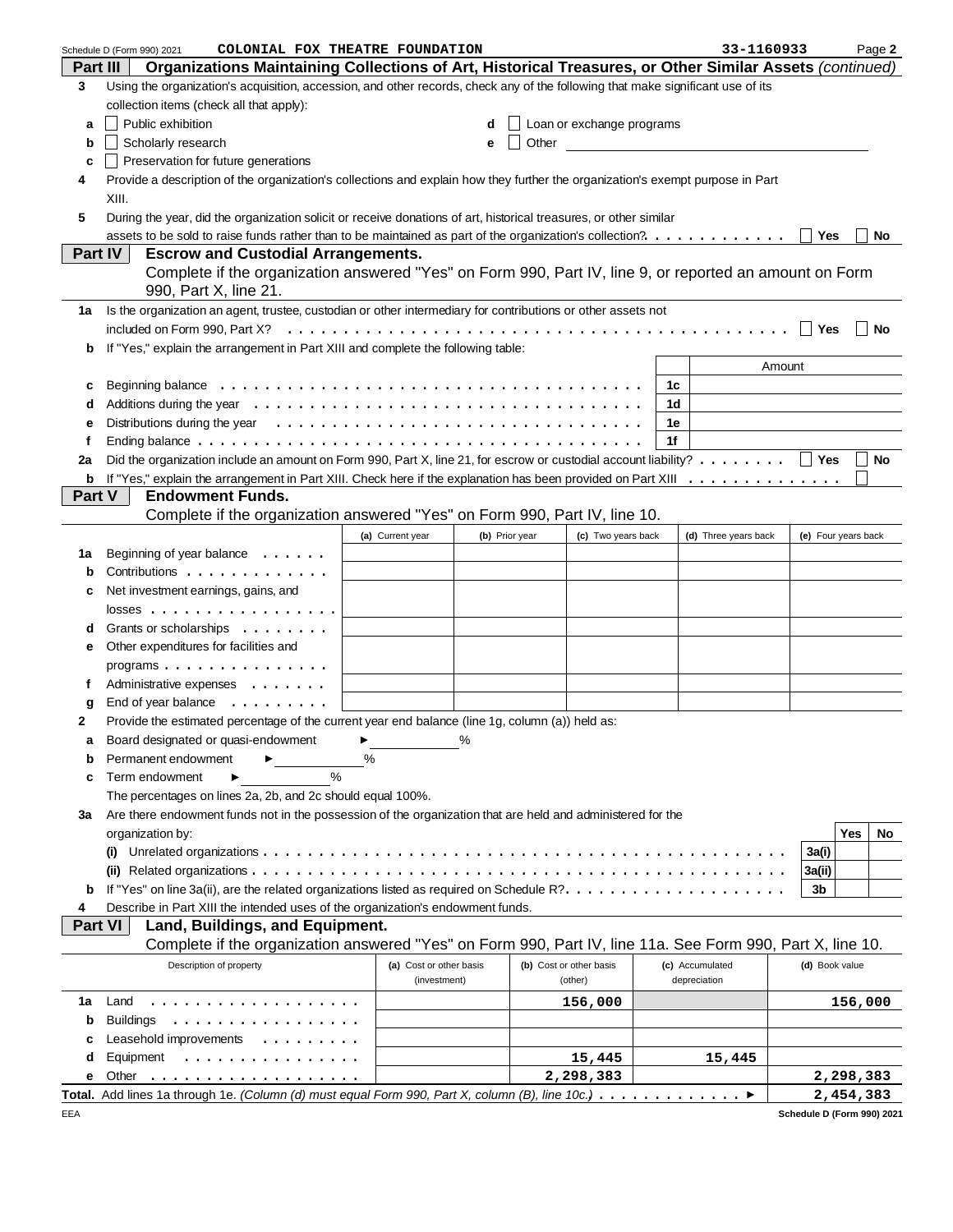| Schedule D (Form 990) 2021 | COLONIAL FOX THEATRE FOUNDATION                                                                            |                |   | 33-1160933                                                   | Page 3         |
|----------------------------|------------------------------------------------------------------------------------------------------------|----------------|---|--------------------------------------------------------------|----------------|
| <b>Part VII</b>            | <b>Investments - Other Securities.</b>                                                                     |                |   |                                                              |                |
|                            | Complete if the organization answered "Yes" on Form 990, Part IV, line 11b. See Form 990, Part X, line 12. |                |   |                                                              |                |
|                            | (a) Description of security or category<br>(including name of security)                                    | (b) Book value |   | (c) Method of valuation:<br>Cost or end-of-year market value |                |
| (1) Financial derivatives  | $\mathbf{1}$ and $\mathbf{1}$                                                                              |                |   |                                                              |                |
|                            | (2) Closely-held equity interests                                                                          |                |   |                                                              |                |
| $(3)$ Other                |                                                                                                            |                |   |                                                              |                |
| (A)                        |                                                                                                            |                |   |                                                              |                |
| (B)                        |                                                                                                            |                |   |                                                              |                |
| (C)                        |                                                                                                            |                |   |                                                              |                |
| (D)                        |                                                                                                            |                |   |                                                              |                |
| (E)                        |                                                                                                            |                |   |                                                              |                |
| (F)                        |                                                                                                            |                |   |                                                              |                |
| (G)                        |                                                                                                            |                |   |                                                              |                |
| (H)                        |                                                                                                            |                |   |                                                              |                |
|                            | <b>Total.</b> (Column (b) must equal Form 990, Part X, col. (B) line 12.). $\dots$ . $\triangleright$      |                |   |                                                              |                |
| Part VIII                  | <b>Investments - Program Related.</b>                                                                      |                |   |                                                              |                |
|                            | Complete if the organization answered "Yes" on Form 990, Part IV, line 11c. See Form 990, Part X, line 13. |                |   |                                                              |                |
|                            | (a) Description of investment                                                                              | (b) Book value |   | (c) Method of valuation:<br>Cost or end-of-year market value |                |
| (1)                        |                                                                                                            |                |   |                                                              |                |
| (2)                        |                                                                                                            |                |   |                                                              |                |
| (3)                        |                                                                                                            |                |   |                                                              |                |
| (4)                        |                                                                                                            |                |   |                                                              |                |
| (5)                        |                                                                                                            |                |   |                                                              |                |
| (6)                        |                                                                                                            |                |   |                                                              |                |
| (7)                        |                                                                                                            |                |   |                                                              |                |
| (8)                        |                                                                                                            |                |   |                                                              |                |
| (9)                        |                                                                                                            |                |   |                                                              |                |
|                            | Total. (Column (b) must equal Form 990, Part X, col. (B) line 13.). $\blacktriangleright$                  |                |   |                                                              |                |
| Part IX                    | <b>Other Assets.</b>                                                                                       |                |   |                                                              |                |
|                            | Complete if the organization answered "Yes" on Form 990, Part IV, line 11d. See Form 990, Part X, line 15. |                |   |                                                              |                |
|                            | (a) Description                                                                                            |                |   |                                                              | (b) Book value |
| (1)                        |                                                                                                            |                |   |                                                              |                |
| (2)                        |                                                                                                            |                |   |                                                              |                |
| (3)                        |                                                                                                            |                |   |                                                              |                |
| (4)                        |                                                                                                            |                |   |                                                              |                |
| (5)                        |                                                                                                            |                |   |                                                              |                |
| (6)                        |                                                                                                            |                |   |                                                              |                |
| (7)                        |                                                                                                            |                |   |                                                              |                |
| (8)                        |                                                                                                            |                |   |                                                              |                |
| (9)                        |                                                                                                            |                |   |                                                              |                |
|                            | Total. (Column (b) must equal Form 990, Part X, col. (B) line 15.). $\ldots$                               |                | ▶ |                                                              |                |

**Part X Other Liabilities.**

Complete if the organization answered "Yes" on Form 990, Part IV, line 11e or 11f. See Form 990, Part X, line 25.

| 1.  | (a) Description of liability                                                                 | (b) Book value |
|-----|----------------------------------------------------------------------------------------------|----------------|
|     | (1) Federal income taxes                                                                     |                |
| (2) |                                                                                              |                |
| (3) |                                                                                              |                |
| (4) |                                                                                              |                |
| (5) |                                                                                              |                |
| (6) |                                                                                              |                |
| (7) |                                                                                              |                |
| (8) |                                                                                              |                |
| (9) |                                                                                              |                |
|     | Total. (Column (b) must equal Form 990, Part X, col. (B) line $25$ .). $\blacktriangleright$ |                |

**2.** Liability for uncertain tax positions. In Part XIII, provide the text of the footnote to the organization's financial statements that reports the organization's liability for uncertain tax positions under FASB ASC 740. Check here if the text of the footnote has been provided in Part XIII. . . . . .

 $\Box$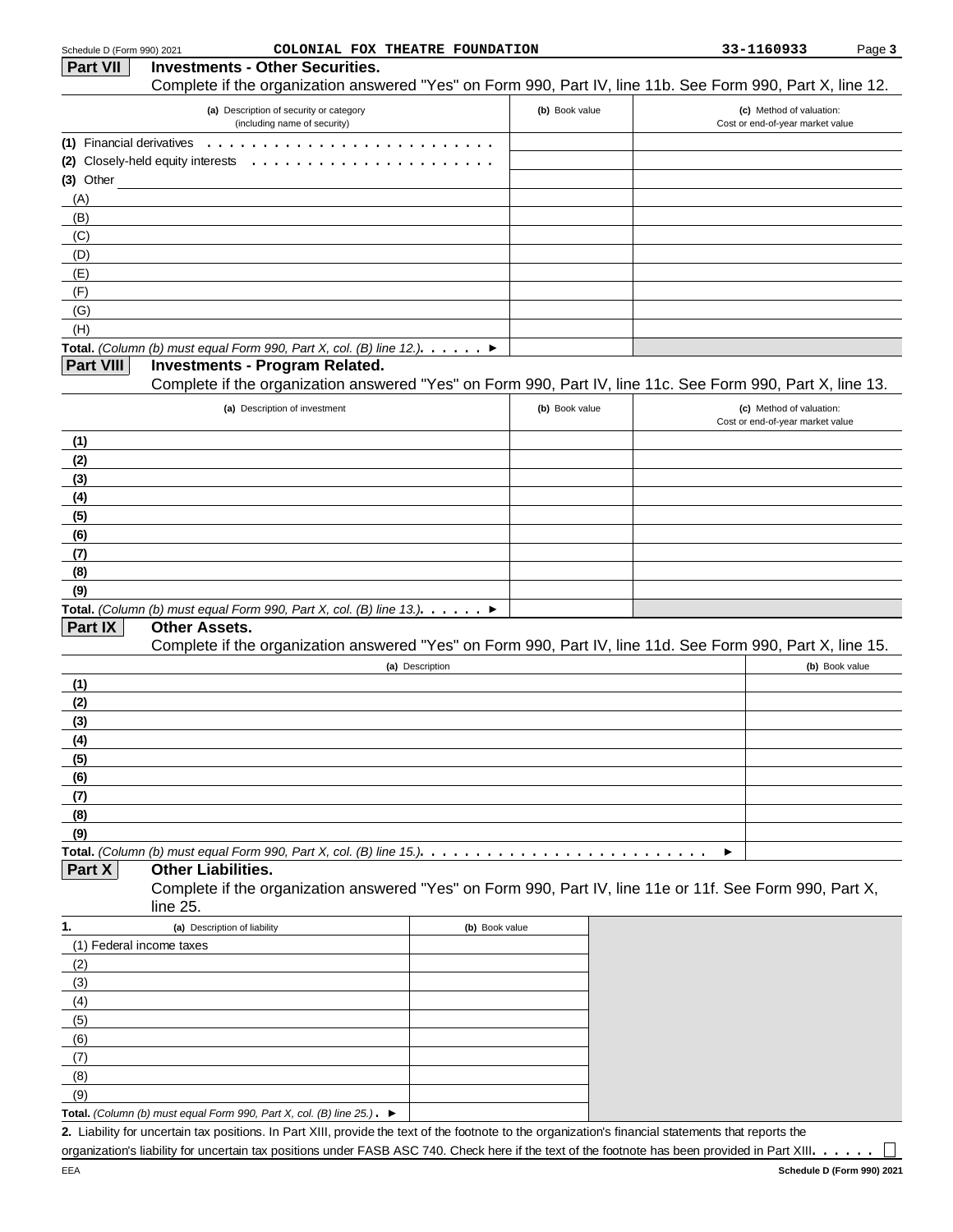|                 | COLONIAL FOX THEATRE FOUNDATION<br>Schedule D (Form 990) 2021                                                  | 33-1160933 | Page 4  |
|-----------------|----------------------------------------------------------------------------------------------------------------|------------|---------|
| Part XI         | Reconciliation of Revenue per Audited Financial Statements With Revenue per Return.                            |            |         |
|                 | Complete if the organization answered "Yes" on Form 990, Part IV, line 12a.                                    |            |         |
| 1               |                                                                                                                | 1          | 294,764 |
| $\mathbf{2}$    | Amounts included on line 1 but not on Form 990, Part VIII, line 12:                                            |            |         |
| a               | 2a                                                                                                             |            |         |
| b               | 2 <sub>b</sub>                                                                                                 |            |         |
| с               | 2c                                                                                                             |            |         |
| d               | 2d                                                                                                             |            |         |
| е               |                                                                                                                | 2е         |         |
| 3               |                                                                                                                | 3          | 294,764 |
| 4               | Amounts included on Form 990, Part VIII, line 12, but not on line 1:                                           |            |         |
| a               | Investment expenses not included on Form 990, Part VIII, line 7b<br>$\cdots$<br>4а                             |            |         |
| b               | 4 <sub>b</sub>                                                                                                 |            |         |
| C               |                                                                                                                | 4c         |         |
| 5               | Total revenue. Add lines 3 and 4c. (This must equal Form 990, Part I, line 12.).                               | 5          | 294,764 |
| <b>Part XII</b> | Reconciliation of Expenses per Audited Financial Statements With Expenses per Return.                          |            |         |
|                 | Complete if the organization answered "Yes" on Form 990, Part IV, line 12a.                                    |            |         |
| $\mathbf{1}$    |                                                                                                                | 1          | 258,686 |
| $\mathbf{2}$    | Amounts included on line 1 but not on Form 990, Part IX, line 25:                                              |            |         |
| a               | 2a                                                                                                             |            |         |
| b               | 2 <sub>b</sub>                                                                                                 |            |         |
| c               | 2c                                                                                                             |            |         |
| d               | 2d                                                                                                             |            |         |
| е               |                                                                                                                | 2е         |         |
| 3               |                                                                                                                | 3          | 258,686 |
| 4               | Amounts included on Form 990, Part IX, line 25, but not on line 1:                                             |            |         |
| a               | Investment expenses not included on Form 990, Part VIII, line 7b<br>4a                                         |            |         |
| b               | 4b                                                                                                             |            |         |
|                 | Add lines 4a and 4b entitled as a series of the series of the series of the series of the series of the series | 4c         |         |
|                 | Total expenses. Add lines 3 and 4c. (This must equal Form 990, Part I, line 18.).                              | 5          | 258,686 |
| Part XIII       | <b>Supplemental Information.</b>                                                                               |            |         |

Provide the descriptions required for Part II, lines 3, 5, and 9; Part III, lines 1a and 4; Part IV, lines 1b and 2b; Part V, line 4; Part X, line 2; Part XI, lines 2d and 4b; and Part XII, lines 2d and 4b. Also complete this part to provide any additional information.